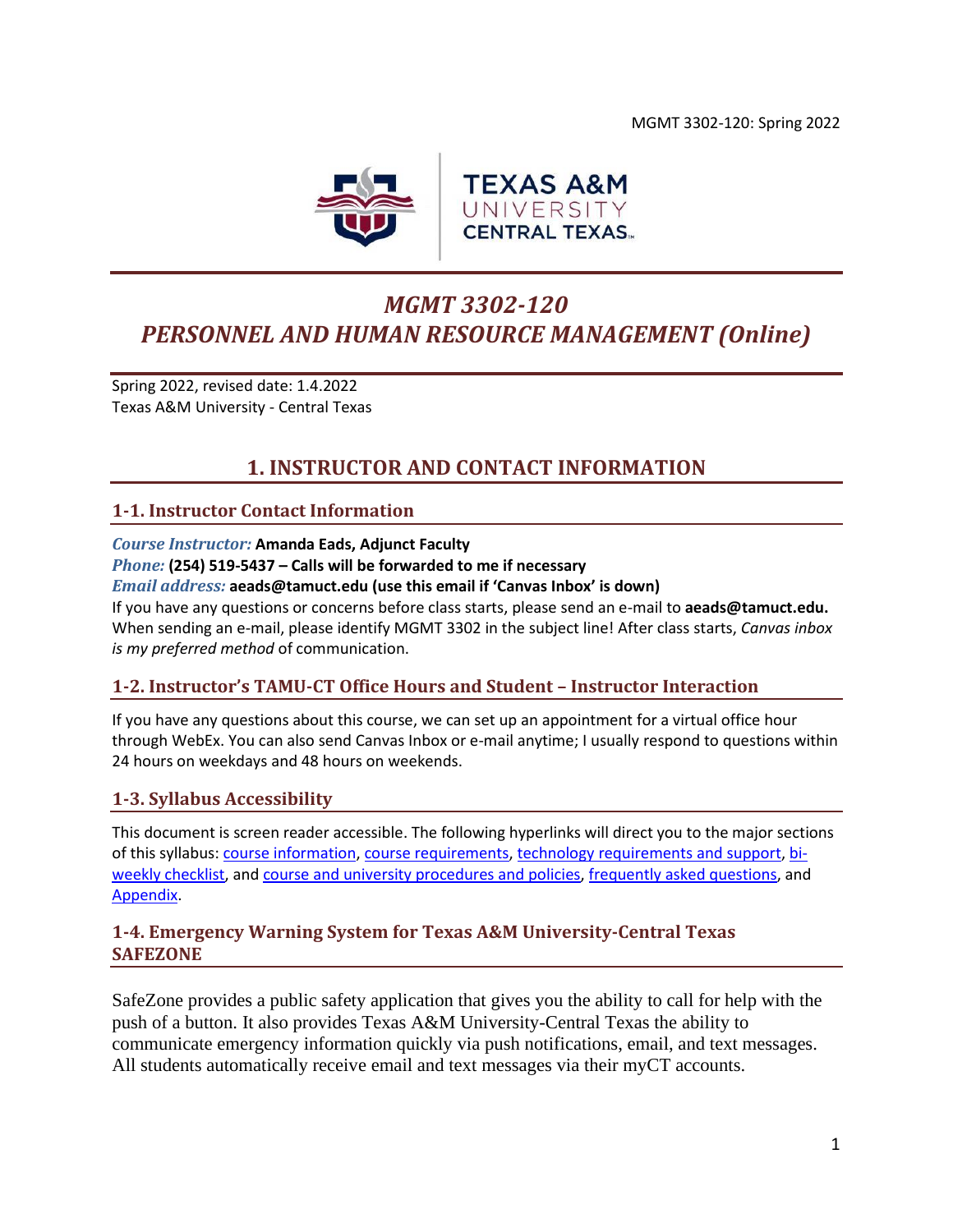Downloading SafeZone allows access to push notifications and enables you to connect directly for help through the app. You can download SafeZone from the app store and use your myCT credentials to log in. If you would like more information, you can visit the [SafeZone](https://nam04.safelinks.protection.outlook.com/?url=http%3A%2F%2Fwww.safezoneapp.com%2F&data=04%7C01%7Caeads%40tamuct.edu%7C7a302a7b83494699b98108d9c3cb82ae%7C9eed4e3000f744849ff193ad8005acec%7C0%7C0%7C637756101106895909%7CUnknown%7CTWFpbGZsb3d8eyJWIjoiMC4wLjAwMDAiLCJQIjoiV2luMzIiLCJBTiI6Ik1haWwiLCJXVCI6Mn0%3D%7C3000&sdata=DEK1kZQXeexSSoMGoIYnlath%2FZEs3ijzUz%2FYwSxQoUg%3D&reserved=0) website [www.safezoneapp.com].

To register SafeZone on your phone, please follow these 3 easy steps*:*

- 1. Download the SafeZone App from your phone store using the link below:
	- [iPhone/iPad:](https://nam04.safelinks.protection.outlook.com/?url=https%3A%2F%2Fapps.apple.com%2Fapp%2Fsafezone%2Fid533054756&data=04%7C01%7Caeads%40tamuct.edu%7C7a302a7b83494699b98108d9c3cb82ae%7C9eed4e3000f744849ff193ad8005acec%7C0%7C0%7C637756101106895909%7CUnknown%7CTWFpbGZsb3d8eyJWIjoiMC4wLjAwMDAiLCJQIjoiV2luMzIiLCJBTiI6Ik1haWwiLCJXVCI6Mn0%3D%7C3000&sdata=4JX7goxBWqoaPw1OMVYVUVTqLMFhoxIzqcMi4boEkI8%3D&reserved=0) [https://apps.apple.com/app/safezone/id533054756] ▪ [Android Phone / Tablet](https://nam04.safelinks.protection.outlook.com/?url=https%3A%2F%2Fplay.google.com%2Fstore%2Fapps%2Fdetails%3Fid%3Dcom.criticalarc.safezoneapp&data=04%7C01%7Caeads%40tamuct.edu%7C7a302a7b83494699b98108d9c3cb82ae%7C9eed4e3000f744849ff193ad8005acec%7C0%7C0%7C637756101106895909%7CUnknown%7CTWFpbGZsb3d8eyJWIjoiMC4wLjAwMDAiLCJQIjoiV2luMzIiLCJBTiI6Ik1haWwiLCJXVCI6Mn0%3D%7C3000&sdata=TPyVd7InRTATj4ecqagnhqkx1gEFMosKzupMnMTN%2FC0%3D&reserved=0)
	- [https://play.google.com/store/apps/details?id=com.criticalarc.safezoneapp]
- 2. Launch the app and enter your myCT email address (e.g.  $\{name\} @ \{ count.edu\}$ )
- 3. Complete your profile and accept the terms of service

### **1-5. BBA HRM Students and TAMU-CT SHRM Chapter #5395**

If you are a BBA HRM student, please make sure you have the BBA HRM Community listed in your Canvas courses. The BBA HRM Community includes an HR Career Map, which is to be used as a guide for your academic experiences and transition from higher education to a professional HR position.

All students interested in a career in HRM are welcome to join our Facebook Group. The Facebook group includes prospective HRM students, current A&M-CT students, alumni, and HR professionals from CTHRMA and WilcoHR. SHRM Chapter #5395 Texas A&M University-Central Texas – HR Warriors Leadership Team. https://www.facebook.com/groups/731484783725618/

You can join our HR student group through [SHRM.](https://www.shrm.org/Communities/student-resources/Pages/bufferpage.aspx) There is a \$49.00 fee paid to SHRM. You will receive the SHRM student member benefits with this membership. When joining through SHRM, be sure to identify Texas A&M University-Central Texas as your student chapter #5395. After you've joined, please forward a copy of the email to Amanda Eads [aeads@tamuct.edu](mailto:aeads@tamuct.edu)

<span id="page-1-0"></span>https://www.shrm.org/Communities/student-resources/Pages/bufferpage.aspx

## **2. COURSE INFORMATION**

### **2-1. Mode of Instruction and Course Access**

**This is a 100% online asynchronous course** and uses TAMU-CT Canvas Learning Management System [\(https://tamuct.instructure.com\)](https://tamuct.instructure.com/). You will use the Canvas username and password communicated to you separately to logon into this system. Additional information is located under [Technology](#page-6-1)  [Requirements and Support.](#page-6-1)

### **2-2. Course Overview, Description, and Duration**

In this course, students will study the fundamental functions of human resources management, the relationship between personnel management and organizations' emerging role of personnel administration in the development of strategic policy for organizations.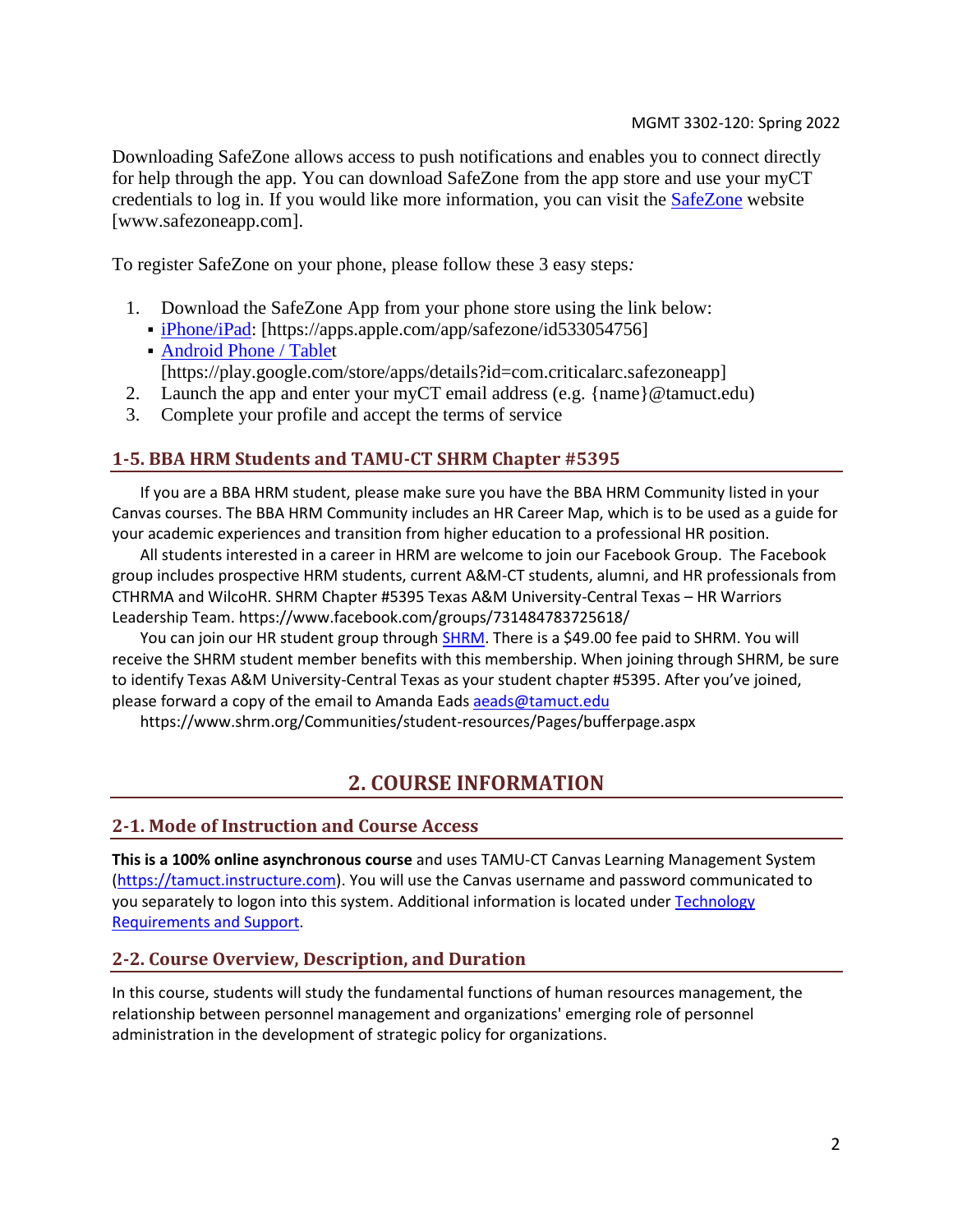### **2-3. Course Objectives**

Upon successful completion of MGMT3302 Personnel and Human Resource Management, students will be able to:

- 1. *Human Resource Management (HRM):* Demonstrate an understanding of HRM's integrated role in an organization by identifying and explaining HR's roles in an organization as well as identifying, describing, and applying strategic HRM concepts and business management concepts to designing and implementing effective and efficient human resource management programs that support the organization's mission, vision, values, and, strategic goals and objectives.
- 2. *Staffing and Labor Markets:* Identify and explain effective organizational staffing practices such as job analysis, job descriptions, job design, and major motivation theories with particular emphasis on applying concepts to workforce planning, employer branding, recruiting, selection, and retention.
- 3. *Human Resource Development:* Identify and explain the ADDIE process, individual-centered and organization-centered approaches to talent management, performance management systems, and performance-focused organizational culture with particular emphasis on applying concepts to effective employee training, employee development, and performance management practices.
- 4. *Total Rewards:* Identify and describe the components of the total rewards approach to compensation management and explain the relationship between effective compensation and benefits practices with particular emphasis on applying concepts related to target labor demographics, compensation philosophy, benefits selection, employer branding, recruiting, and retention.
- 5. *Employee Relations:* Identify and describe the impact of risk management, employee protection, employee rights, and collective bargaining on the employment relationship.
- 6. *Legal Compliance:* Identify employment laws and their key components which impact the major functions of human resource management, including strategy and planning, equal employment opportunity, staffing, talent management, total rewards, risk management and worker protections, and employee and labor relations.
- 7. *Professional Etiquette:* Understand, apply, and demonstrate professionalism as described under professional etiquette [\(Course Requirement 7\)](#page-4-0).

### **2-4. Module Learning Outcomes**

Module-level student outcomes are located in the Canvas classroom at the beginning of the Module.

### **2-5. Required Textbook and Videos**

- Title: **HRM Core Concepts**
- Author: Jean Phillips
- ISBN: 978-1-948-42685-5
- Publisher: Chicago University Press
- Publication Year: 2019

To do the assignments, you will be required to watch two movies *Moneyball* and *Gung Ho*. TAMUCT library has the online version of these movies. The link to these movies will be provided through our Canvas website.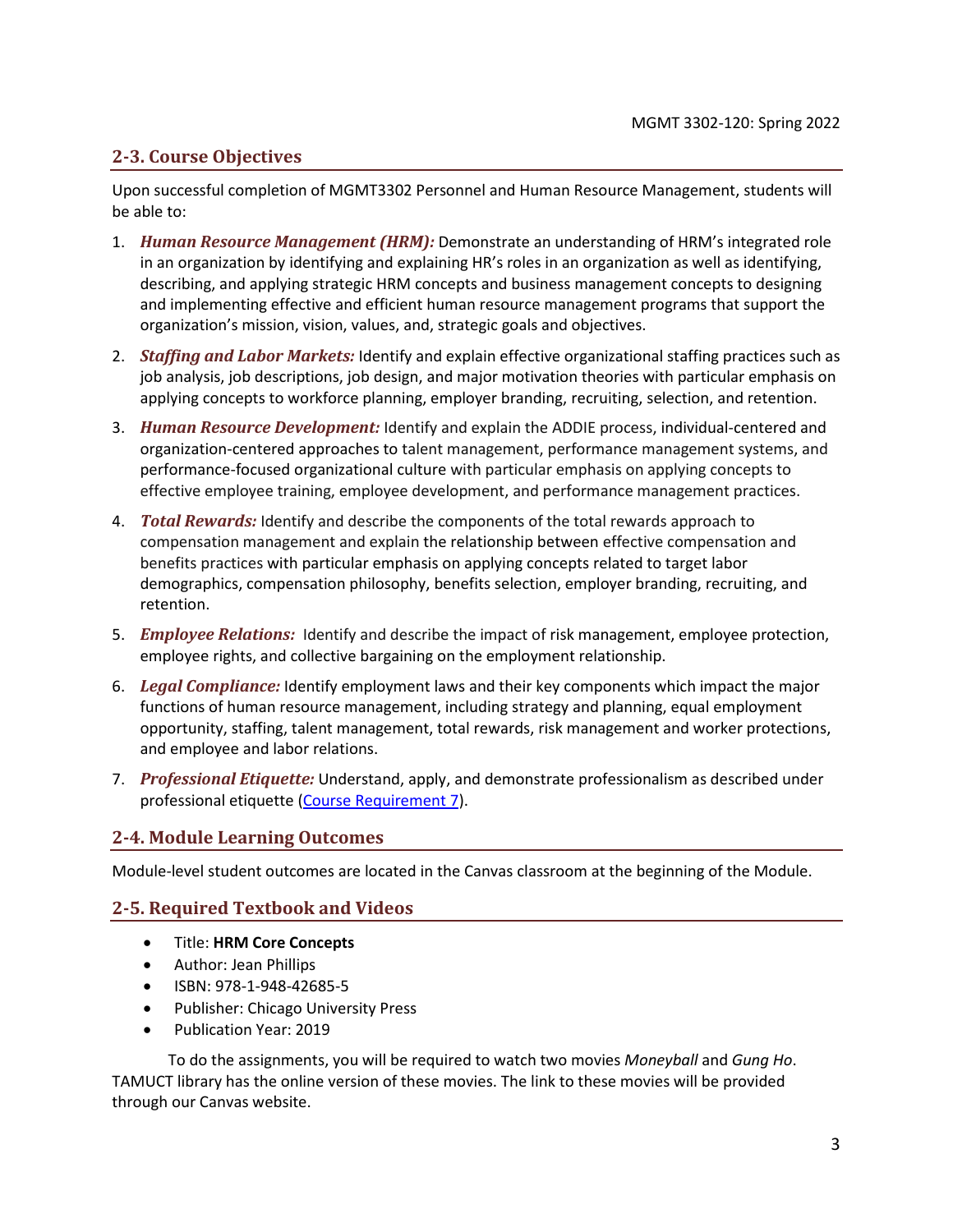### **3. COURSE REQUIREMENTS**

<span id="page-3-0"></span>A syllabus serves as an instructional and study planning document for both faculty and students. Although every effort will be taken to complete the semester according to the syllabus, it may become necessary to make certain changes to better facilitate the academic environment. In such an event, changes will be announced in the virtual classroom and emailed to students within one week of the change decision. Following is a description of the major course assignments as well as other components that make up the total grade for this course.

#### **\* IMPORTANT NOTICE**

**All the required works in this course represent the independent work of students; teamwork will not be permitted. A student who turned in a course requirement that is a result of teamwork will receive a failing grade "F" and a referral to Student Affairs**.

### **3-1. Requirement 1: Discussions (7 discussions range from 30 to 40 points each, a total of 250 points)**

Discussions are intended to create student-to-student interaction in the course as well as teach and reinforce module concepts. The detailed instruction for each discussion will be provided through Canvas. Discussions are interactive and time sensitive; therefore, contributions to **discussions will not be accepted late without written documentation of an unavoidable or unforeseeable event.**

**Professional Conduct Expectations:** Online netiquette and in-person professional conduct are required at all times. I reserve the right to delete student posts that violate netiquette expectations, including those posts that lack kindness, respect, and inclusive language towards students or the instructor. A student whose post lacks netiquette will be deleted and receive a 0 for that discussion. A student's behavior that is unprofessional and/or violates netiquette expectations will be viewed as a violation of professional etiquette [\(Course Requirement 7\)](#page-4-0). **A reduction in one final grade level (e.g., from A grade to B grade) will occur per case of behavior that is unprofessional and/or violates netiquette expectations.** However, I reserve the right to reduce the penalty if I believe the behavior was unintentional or very minor in impact.

### **3-2. Requirement 2: Individual Assignments (8 assignments range from 50 to 100 points each, a total of 480 points)**

Assignments in this course are qualitative assessments of module-level learning objectives, which are designed to help you practice applying course concepts to solve human resource management problems. *A rubric entailing the grading criteria is provided with instruction for the assignment.* An example of an individual assignment can be found in the [Appendix.](#page-21-0)

If citations and references are needed in writing your answers, you are required to use the **American Psychological Association** (APA) formatting. **Students whose assignment includes plagiarism will receive a failing grade "F" on this course and be referred to Student Affairs.** However, I reserve the right to reduce the penalty if I believe plagiarism was unintentional or very minor in impact. Please review my policy regarding Plagiarism unde[r Instructor Policies.](#page-5-0) If you are unfamiliar with APA, I encourage you to investigate the links provided in the Orientation module.

**Assignments are not accepted late without written documentation of an unavoidable or unforeseeable event preventing you from completing and turning in the assignment during the week it was available for submission.**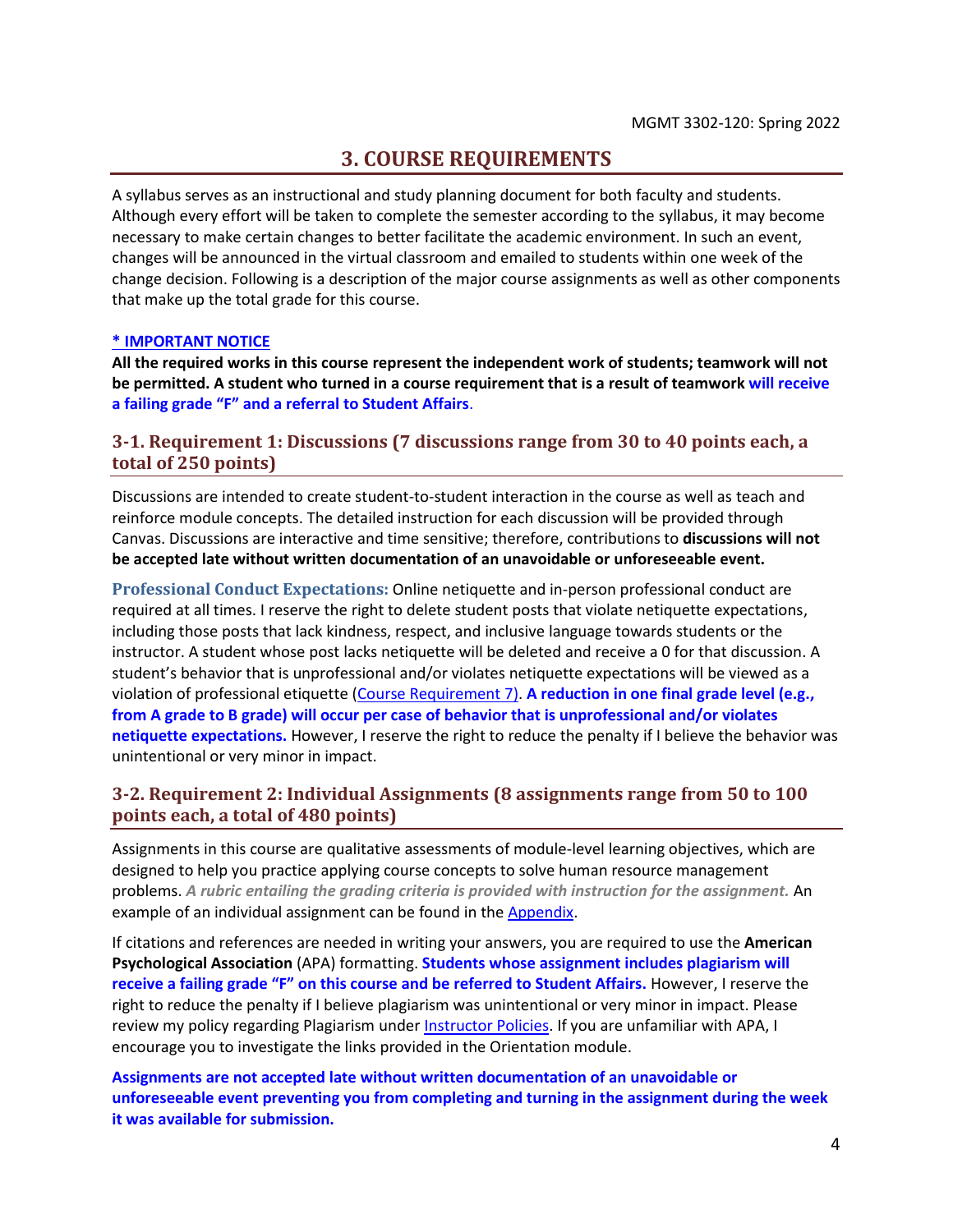### **3-3. Requirement 3: Module Review Quizzes (14 quizzes, 10 points each, a total of 140 points)**

Chapter review quizzes are provided to ensure students are reading and understanding concepts presented in the learning module as well as to help prepare you for the final exam. Quizzes reinforce key concepts from the required readings and videos related to module-level objectives. Quizzes will be completed and submitted to Canvas, then scored automatically through TAMUCT's Web-supported Canvas application.

Quizzes include 5 to 10 questions each and are anticipated to take approximately 15 minutes to complete. However, you may take up to 30 minutes to complete the quiz. Keep in mind that quizzes must be completed by the due date posted on the [bi-weekly checklist.](#page-7-0) **Opportunities to complete quizzes late will only be provided with written documentation of an unavoidable or unforeseeable event.**

### **3-4. Requirement 4: Final Exam (100 points)**

There will be a final exam at the end of the semester. The exam includes 50 multiple choice and true/false questions, which **assess content from the required readings and videos**. 50 multiple choice and true/false questions will be scored automatically through TAMUCT's Web-supported Canvas application. To complete the 50 multiple choice and true/false questions, 150 minutes will be given and **must be completed in one sitting (multiple attempts are NOT allowed for this exam)**.

**Opportunities to complete the final exam late will only be provided with written documentation of an unavoidable or unforeseeable event.**

### **3-5. Requirement 5: Introduction (10 points)**

You need to post your introduction at the beginning of the course (10 points).

### **3-6. Requirement 6: Syllabus/Plagiarism Review Quiz (20 points)**

This quiz is provided to ensure students understand the course requirements as well as the writing requirements to successfully pass this course.

This quiz includes 10 questions and is anticipated to take approximately 15 minutes to complete. However, you may take up to 30 minutes to complete the quiz. Keep in mind that this quiz must be completed by the due date posted on the [bi-weekly checklist.](#page-7-0) **Opportunities to complete the quiz late will only be provided with written documentation of an unavoidable or unforeseeable event.**

### <span id="page-4-0"></span>**3-7. Requirement 7: Professional Etiquette**

Students are expected to embody professionalism to include the following:

- *1. Demeanor* Being polite, well-spoken, inclusive and mature, and demonstrating tact, respect, compassion, and appreciation - not being rude, belligerent, arrogant, or aggressive.
- *2. Reliability* Following through on tasks in a timely manner and communicating unanticipated events.
- *3. Competency* Committing to learning and applying content from the course, acting in a responsible manner, and practicing sound judgment, seeking assistance when appropriate.
- *4. Ethics* Being honest and trustworthy.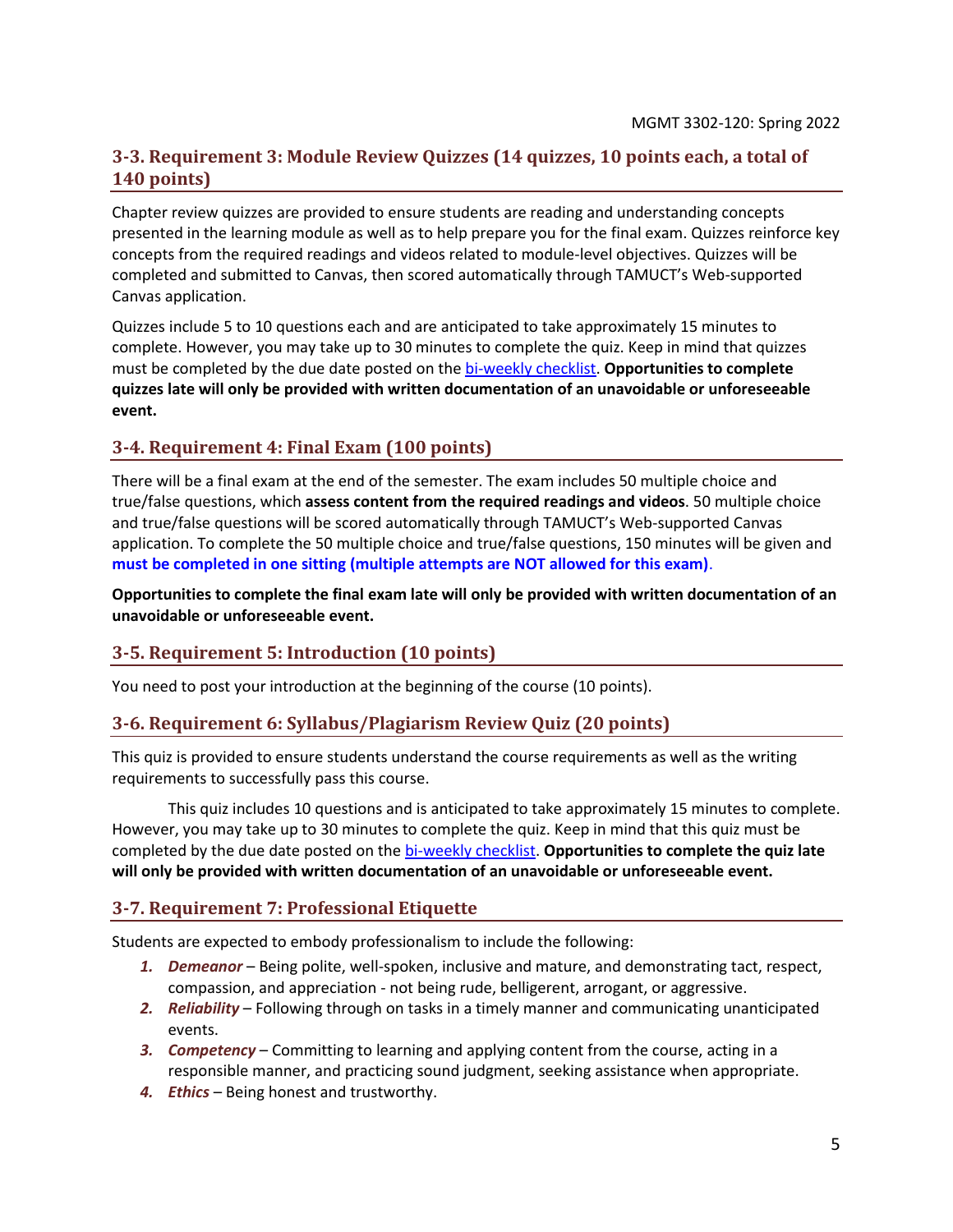*5. Equality* – Refraining from giving or seeking preferential treatment unless supported by the Office of Access and Inclusion, adhering to published policies of the university, seeking assistance or clarification when appropriate.

**A student who violates professional etiquette in a manner that is egregious (as determined by the instructor) may result in a failing grade for the course**. A less severe penalty may be assigned by the instructor, depending on the circumstances of the situation.

### <span id="page-5-0"></span>**3-8. Instructor Policies**

*Late works:* All works are due on the date designated on the [bi-weekly checklist](#page-7-0) unless otherwise posted in the classroom announcements. **No late works will be accepted without written documentation of an unavoidable or unforeseeable event.**

*Plagiarism:* **A student who turned in a plagiarized assignment**, *i.e., failing to cite and reference the information source properly*, **will receive a failing grade "F" and a referral to Student Affairs**. However, I reserve the right to reduce the penalty if I believe plagiarism was unintentional or very minor in impact.

When you are using an idea from another source (including your past assignments from this as well as other courses) in your writing, you need to do the following two things.

- **1) Cite and reference the source properly (using the APA format).**
- **2) Paraphrase the original writing, so no more than seven consecutive words are identical.**
- **\* Here, a 'source' also includes your past assignments from this as well as other courses.**

**Any writing (that uses an idea from another source) that does not meet BOTH of the above two criteria will be considered as plagiarism.**

**How to properly cite, reference, and paraphrase are outlined in the** *Citations and References* **video in the Orientation Module. Please watch this video and cite, reference, and paraphrase accordingly.**

*Paraphrasing others' works:* A large portion of a student's work done by paraphrasing (and thus citing and referencing) someone else's work will not be viewed as a result of independent work. A student can paraphrase, cite, and reference someone else's work to make certain points within the student's writing. However, if a too large portion of the student's submission is just a paraphrasing (and thus citing and referencing) of someone else's work, it will be viewed as ["teamwork"](#page-3-0) outlined in this syllabus. **A student who turned in a course requirement that is a result of teamwork will receive a failing grade "F" and a referral to Student Affairs**.

*Copyright of course materials:* Students should assume that all course material is copyrighted by the respective author(s). Reproduction of course material or sharing it with others through any means (e.g., directly or indirectly through various websites like Course Hero) is prohibited without consent by the author and/or course instructor. **A student whose course material(s) has been shared through any means will be viewed as violating this copyright policy. Violation of copyright is against the law and Texas A&M University-Central Texas Code of Academic Honesty. Any alleged violations will result in a failing grade "F" and a referral to Student Affairs.**

*The operation of the online course and being an online student:* Students' learning experiences will be largely impacted by interaction with the instructor and other students as part of a learning community. Therefore, by registering for a web-based course, you have committed to participate in the online course activities. Plan to participate regularly.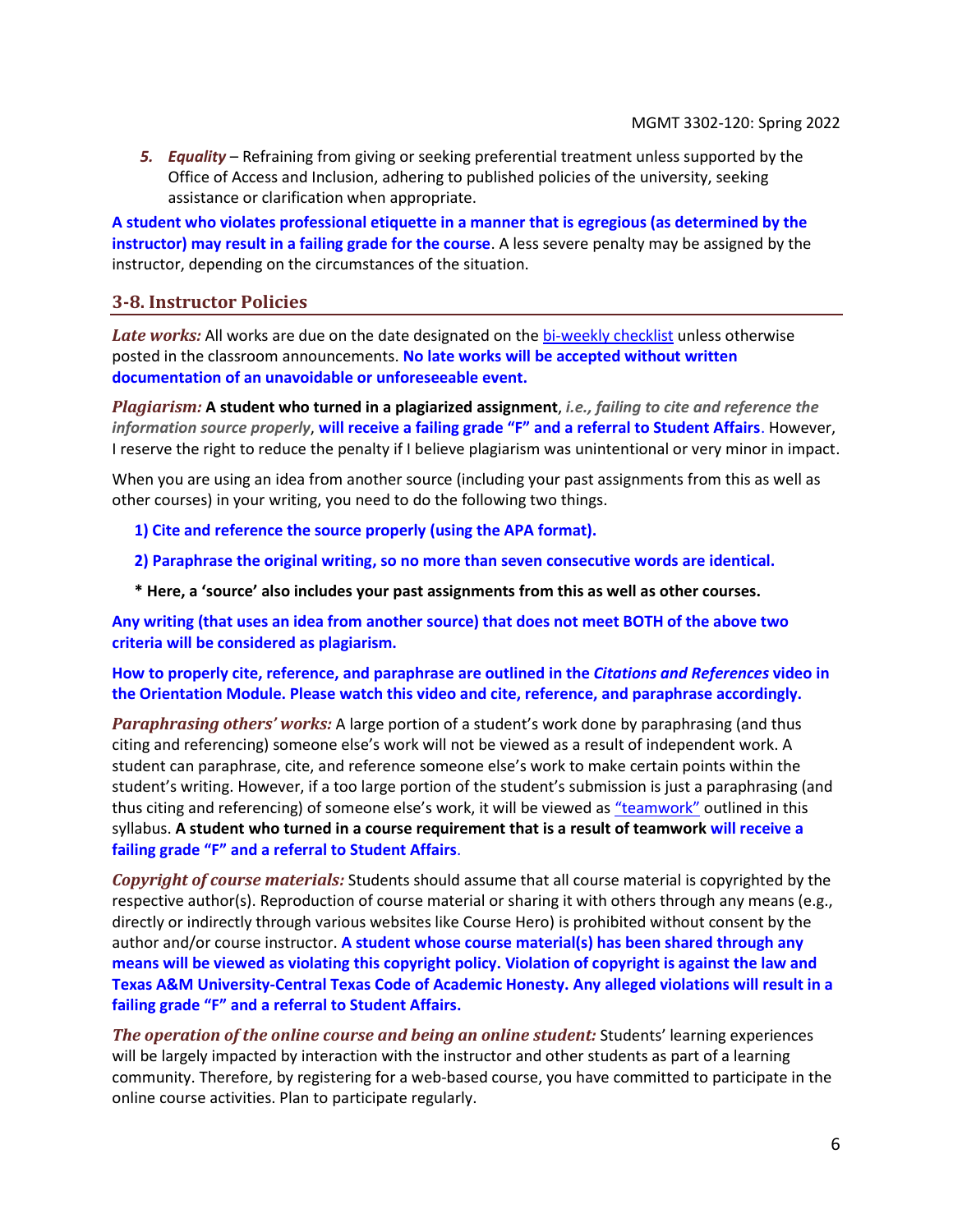### <span id="page-6-2"></span>**3-9. Grading Criteria**

Graded requirements support course objectives and include a combination of discussions, assignments, quizzes, and final exam.

#### *Grade Composition:*

| Requirement                                                     | Percentage | <b>Detail</b>                                           |
|-----------------------------------------------------------------|------------|---------------------------------------------------------|
| <b>Discussion</b>                                               | 25%        | 7 discussions - 30 to 40 points each: 250 points total  |
| <b>Assignments</b>                                              | 48%        | 8 assignments - 50 to 100 points each: 480 points total |
| <b>Review Quizzes</b>                                           | 14%        | 14 quizzes - 10 points each: 140 points total           |
| <b>Introduction</b>                                             | 1%         | 10 points total                                         |
| <b>Syllabus/Plagiarism Quiz</b>                                 | 2%         | 20 points total                                         |
| <b>Final Exam</b>                                               | 10%        | 100 points total                                        |
| <b>Professional Etiquette</b>                                   |            |                                                         |
| <b>Plagiarism</b>                                               |            |                                                         |
| $\blacksquare$<br><b>Teamwork</b><br><b>Copyright Violation</b> |            | Can be deduction (or failing) factors                   |
|                                                                 |            |                                                         |
| <b>Total</b>                                                    | 100%       | 1,000 points total                                      |

**Grades will be determined by the total points that you receive in this course: A= 900 or more, B= 899- 800, C= 799-700, D= 699-600, and F= 599 or less. Grades will NOT be determined by the percentage that you may view on our Canvas website.**

*Posting of Grades:* All student grades are anticipated to be posted in the Canvas Grade book within seven days of the submission deadline. If I am unable to return grades within this timeline, I will post an announcement in the Canvas classroom with the anticipated posting date for grades. Students should monitor their grades through this tool and report any issues or concerns immediately.

<span id="page-6-0"></span>*Submitting Course Requirements:* Please submit all course requirements (discussions, assignments, quizzes, and exams) through our Canvas classroom.

## **4. TECHNOLOGY REQUIREMENTS AND SUPPORT**

### <span id="page-6-1"></span>**4-1. Technology Requirements**

*This course will use the TAMUCT Canvas learning management system.*

- Login to https://tamuct.instructure.com to access the course.
- Username: Your MyCT username
- Initial password: Your MyCT password

### **We strongly recommend the latest versions of Chrome or Firefox browsers. Canvas no longer supports any version of Internet Explorer.**

*Technology issues are not an excuse for missing a course requirement.* Make sure your computer is configured correctly and address issues well in advance of deadlines. Be sure to identify a backup plan in the event of technology issues, such as using the TAMUCT computer lab, a local library computer where available, a backup laptop of your own, or access to a friend, neighbor, or family member's computer. If you do encounter technical difficulties, please send me an email.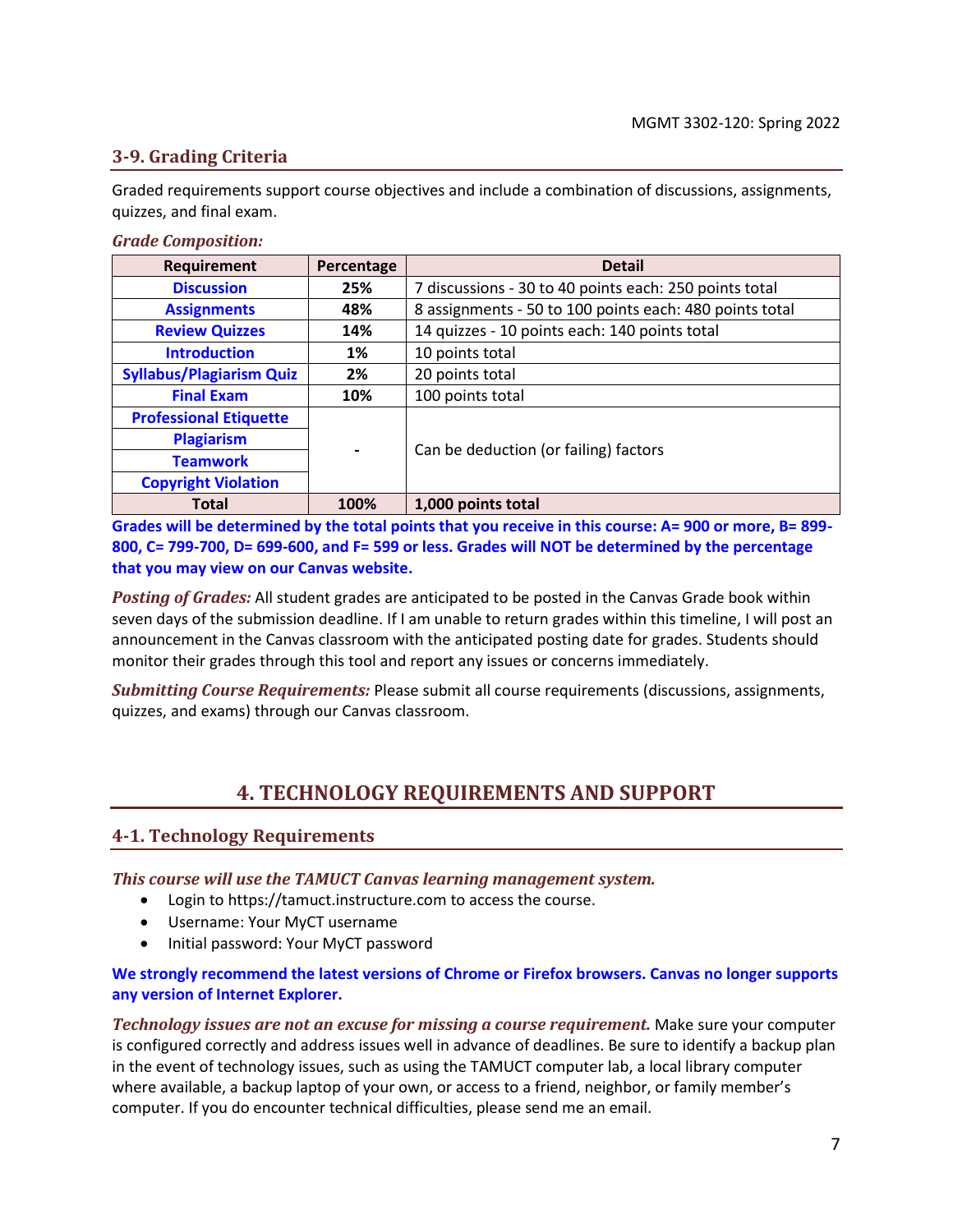### **4-2. Technology Support**

*For Canvas issues* Use the Canvas Help link, located at the bottom of the left-hand menu, for issues with Canvas. You can select "Chat with Canvas Support," submit a support request through "Report a Problem," or call the Canvas support line: 1-844-757-0953.

*For log-in issues* For log-in problems, students should contact Help Desk Central. They are open 24 hours a day, 7 days a week:

- Email: [helpdesk@tamu.edu](mailto:helpdesk@tamu.edu)
- Phone: (254) 519-5466
- Web Chat[: http://hdc.tamu.edu](http://hdc.tamu.edu/)

When calling for support, please let your support technician know you are a TAMUCT student.

*For course contents and requirement issues* For issues related to course content and requirements, contact th[e instructor.](#page-0-0)

<span id="page-7-0"></span>**Remember, technology issues are not an excuse for missing a course requirement – make sure your computer is configured correctly, address issues well in advance of deadlines, and have a backup plan.**

### **5. BI-WEEKLY CHECKLIST**

This bi-weekly checklist provides you with a list of the things that you need to do in a given two-week period. You'll need to check off all the things in the list to be considered as "complete" for that twoweek period.

Each two-week period work for the course will begin on Monday of the odd number week (Week 1, Week 3, Week 5, …) and end on Sunday of the even number week (Week 2, Week 4, Week 6, … ; except in the final week). *Most* of the things that you need to do within each two-week period have *Friday*  or *Sunday night at 11:59 p.m.* deadlines.

Course materials for a given two-week period will be open at 12:01 a.m. on Monday of the odd number week. **Course materials will not be opened in advance**.

I reserve the right to make changes to the course schedule if the need arises. If changes are made, you will be notified in advance of the change through a posted announcement in the Canvas classroom.

For other important dates of our university (e.g., add, drop, and withdraw deadlines), please refer to the [university academic calendar.](http://catalog.tamuct.edu/undergraduate_catalog/general-information/academic20calendars20and20final20exam20schedule/)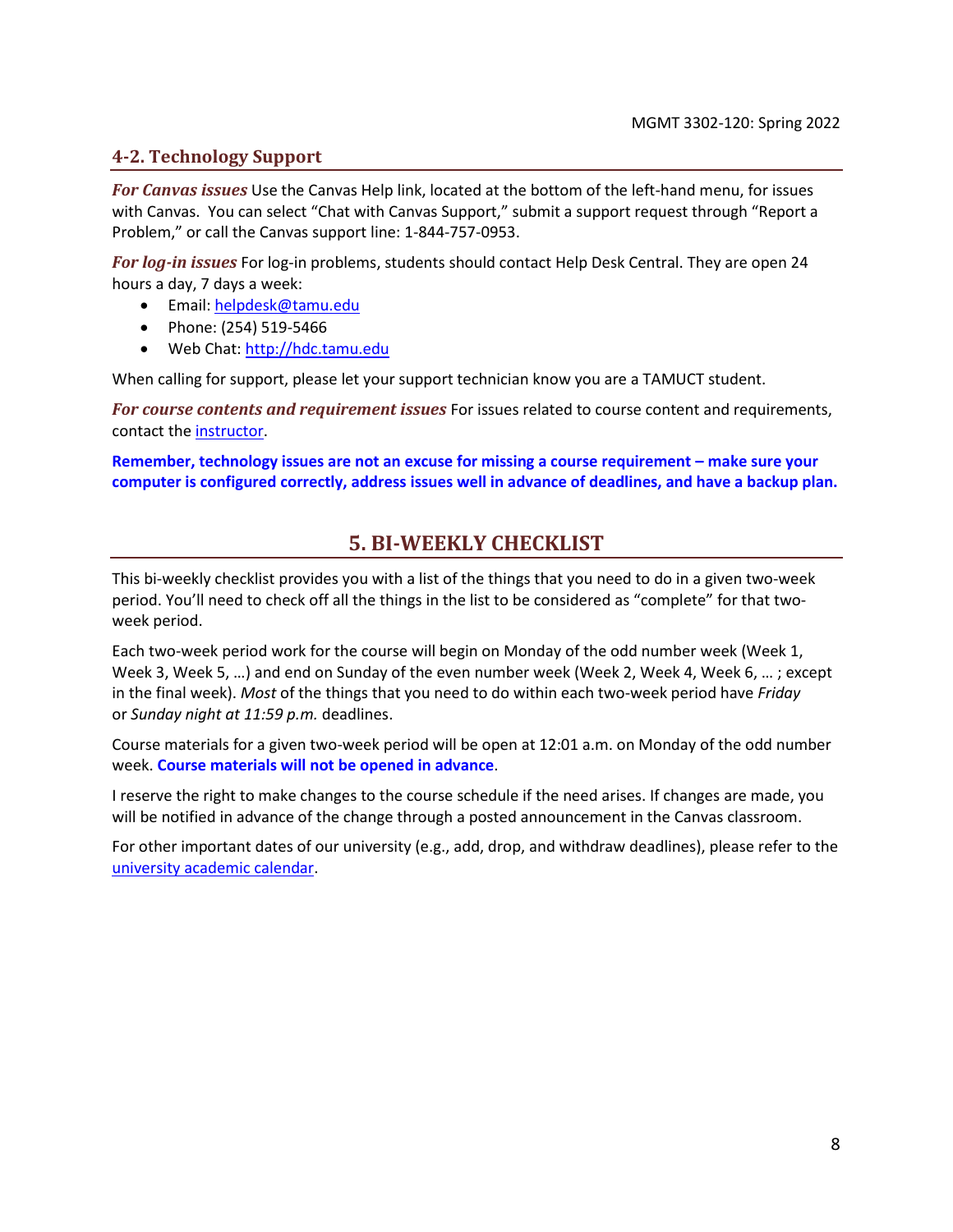### *Weeks 1 and 2: January 18th, Tuesday – January 30th, Sunday*

### **1. Things to do**

#### *Orientation Module*

| Things to do                                 | <b>Points</b>            | Due date                     | Where to find | Done? |
|----------------------------------------------|--------------------------|------------------------------|---------------|-------|
| Read the syllabus                            | $\overline{\phantom{a}}$ | $\qquad \qquad \blacksquare$ | Syllabus      |       |
| Read posts in the Orientation Module         |                          |                              | Modules $>$   |       |
|                                              |                          | $\overline{\phantom{0}}$     | Orientation   |       |
| Upload your introduction                     | 10                       | Jan $30th$ ,                 | Assignments > |       |
|                                              |                          | Sunday                       | <b>Others</b> |       |
| Complete the Syllabus/Plagiarism Review Quiz | 20                       | Jan $30th$ ,                 | Assignments > |       |
|                                              |                          | Sunday                       | <b>Others</b> |       |

### *Module 1 – Part 1: Strategic HRM*

| Things to do                                      | <b>Points</b>            | Due date                     | Where to find        | Done? |
|---------------------------------------------------|--------------------------|------------------------------|----------------------|-------|
| Watch Module 1 Introduction Video and read Module |                          |                              | Modules $>$          |       |
| 1 Learning Objectives                             |                          | -                            | Module 1             |       |
| Read Ch. 1 Strategic HRM                          | $\overline{\phantom{0}}$ | $\qquad \qquad \blacksquare$ | Textbook             |       |
| <b>Watch Required Videos</b>                      |                          |                              | Modules >            |       |
|                                                   |                          | ۰                            | Module 1-Part 1      |       |
|                                                   |                          | Jan 30 <sup>th</sup> ,       | Assignments >        |       |
| Complete Module 1 - Part 1 Review Quiz            | 10                       | Sunday                       | <b>Module Review</b> |       |
|                                                   |                          |                              | Quizzes              |       |

### *Module 1 – Part 2: The Role of HRM in Business*

| Things to do                           | <b>Points</b> | Due date                 | Where to find   | Done? |
|----------------------------------------|---------------|--------------------------|-----------------|-------|
| Read Ch. 2 The Role of HRM in Business |               | $\overline{\phantom{a}}$ | Textbook        |       |
|                                        |               |                          | Modules $>$     |       |
| Watch Required Videos                  |               | $\overline{\phantom{0}}$ | Module 1-Part 2 |       |
|                                        |               | Jan $30th$ ,             | Assignments >   |       |
| Complete Module 1 - Part 2 Review Quiz | 10            | <b>Sunday</b>            | Module Review   |       |
|                                        |               |                          | Quizzes         |       |

### *Discussions / Assignments / Exams*

| Things to do                                        | <b>Points</b> | Due date     | Where to find      | Done? |
|-----------------------------------------------------|---------------|--------------|--------------------|-------|
| Discussion #1 (What is HRM?) initial response       |               | Jan $27th$ , | Assignments >      |       |
|                                                     | 20            | Thursday     | <b>Discussions</b> |       |
| Complete Discussion #1 (At least 2 follow-up posts) | 10            | Jan $30th$ , | Assignments >      |       |
|                                                     |               | Sunday       | <b>Discussions</b> |       |
| Complete Assignment 1:                              |               | Jan $30th$ , | Assignments >      |       |
| Making an HRM Case Based on Evidence                | 50            | Sunday       | Assignments        |       |

### **2. Topics covered**

HRM Functions / HRM Roles / Strategic Fit / High Performance Work Systems / Organizational Culture / Organizational Change / HRM Metrics / Global HRM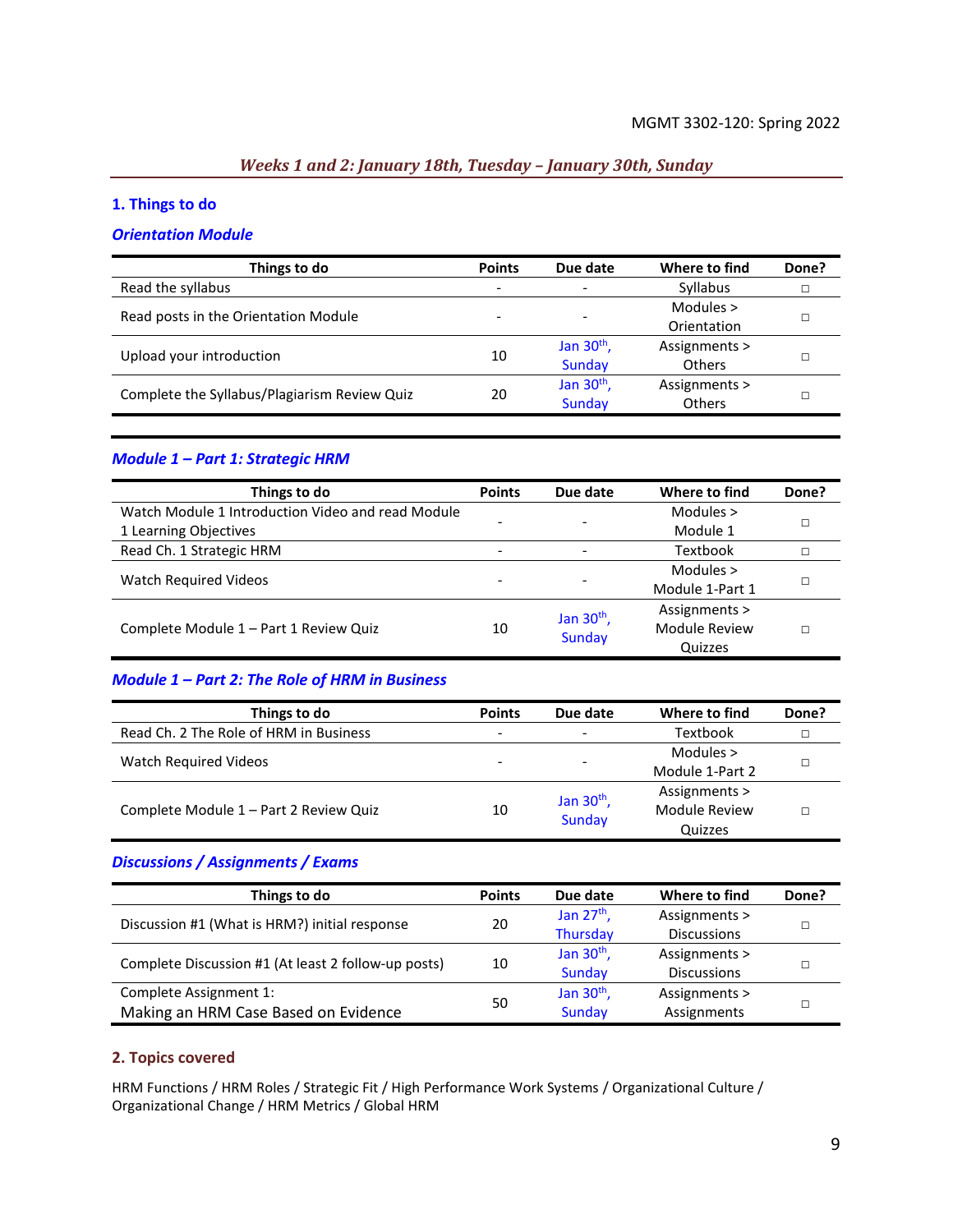### *Weeks 3 and 4: January 31st, Monday – February 13th, Sunday*

#### **1. Things to do**

### *Module 1 – Part 3: The Legal Context of HRM*

| Things to do                           | <b>Points</b> | Due date               | Where to find        | Done? |
|----------------------------------------|---------------|------------------------|----------------------|-------|
| Read Ch. 3 The Legal Context of HRM    | -             |                        | Textbook             |       |
|                                        |               |                        | Modules $>$          |       |
| Watch Required Videos                  |               |                        | Module 1-Part 3      |       |
| Complete Module 1 - Part 3 Review Quiz | 10            | Feb $13th$ ,<br>Sunday | Assignments >        |       |
|                                        |               |                        | <b>Module Review</b> |       |
|                                        |               |                        | Quizzes              |       |

### *Module 2 – Part 1: Analyzing Work and HR Planning*

| Things to do                                      | <b>Points</b> | Due date                 | Where to find        | Done? |
|---------------------------------------------------|---------------|--------------------------|----------------------|-------|
| Watch Module 2 Introduction Video and read Module |               |                          | Modules $>$          |       |
| 2 Learning Objectives                             |               |                          | Module 2             |       |
| Read Ch. 4 Analyzing Work and HR Planning         |               | $\overline{\phantom{0}}$ | Textbook             |       |
| <b>Watch Required Videos</b>                      |               |                          | Modules >            |       |
|                                                   |               |                          | Module 2-Part 1      |       |
|                                                   |               | Feb $13th$ ,             | Assignments >        |       |
| Complete Module 2 - Part 1 Review Quiz            | 10            | <b>Sunday</b>            | <b>Module Review</b> |       |
|                                                   |               |                          | Quizzes              |       |

### *Discussions / Assignments / Exams*

| Things to do                                        | <b>Points</b> | Due date               | Where to find      | Done? |
|-----------------------------------------------------|---------------|------------------------|--------------------|-------|
| Discussion #2 (Competitive Advantage and HRM)       | 25            | Feb $10^{th}$ ,        | Assignments >      |       |
| initial response                                    |               | <b>Thursday</b>        | <b>Discussions</b> |       |
| Complete Discussion #2 (At least 2 follow-up posts) | 15            | Feb 13 <sup>th</sup> , | Assignments >      |       |
|                                                     |               | Sunday                 | <b>Discussions</b> |       |
| Complete Assignment 2:                              |               | Feb 13 <sup>th</sup> , | Assignments >      |       |
| Strategic HRM in the movie Moneyball                | 60            | Sunday                 | Assignments        |       |

#### **2. Topics covered**

Employment Laws / Equal Employment Opportunity / Types of Employment Lawsuit / Job Analysis / Job Design / Job Description / Organizational Structure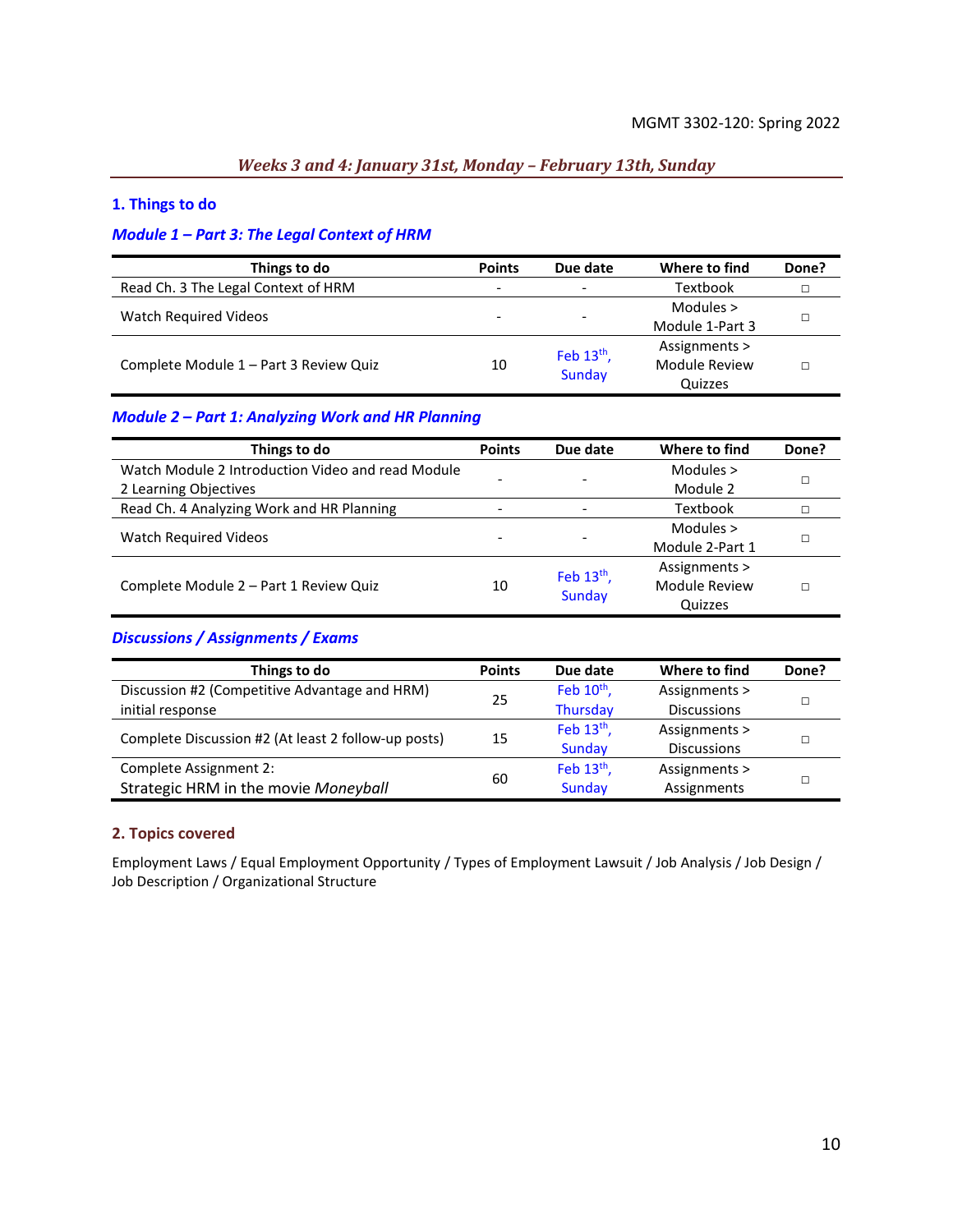### *Weeks 5 and 6: February 14th, Monday – February 27th, Sunday*

### **1. Things to do**

### *Module 2 – Part 2: Sourcing and Recruiting*

| Things to do                           | <b>Points</b> | Due date                 | Where to find   | Done? |
|----------------------------------------|---------------|--------------------------|-----------------|-------|
| Read Ch. 5 Sourcing and Recruiting     | -             | $\overline{\phantom{a}}$ | Textbook        |       |
|                                        |               |                          | Modules $>$     |       |
| Watch Required Videos                  |               | $\overline{\phantom{0}}$ | Module 2-Part 2 |       |
| Complete Module 2 - Part 2 Review Quiz | 10            | Feb $27th$ ,<br>Sunday   | Assignments >   |       |
|                                        |               |                          | Module Review   |       |
|                                        |               |                          | Quizzes         |       |

### *Module 2 – Part 3: Selection and Hiring*

| Things to do                           | <b>Points</b> | Due date                 | Where to find   | Done? |
|----------------------------------------|---------------|--------------------------|-----------------|-------|
| Read Ch. 6 Selection and Hiring        | -             | $\qquad \qquad -$        | Textbook        |       |
|                                        |               |                          | Modules $>$     |       |
| Watch Required Videos                  |               | $\overline{\phantom{0}}$ | Module 2-Part 3 |       |
| Complete Module 2 - Part 3 Review Quiz | 10            | Feb $27th$ ,             | Assignments >   |       |
|                                        |               | <b>Sunday</b>            | Module Review   |       |
|                                        |               |                          | Quizzes         |       |

### *Discussions / Assignments / Exams*

| Things to do                                         | <b>Points</b> | Due date        | Where to find      | Done? |
|------------------------------------------------------|---------------|-----------------|--------------------|-------|
| Discussion #3 (O*Net and Selection) initial response | 25            | Feb $24th$ ,    | Assignments >      |       |
|                                                      |               | <b>Thursday</b> | <b>Discussions</b> |       |
| Complete Discussion #3 (At least 2 follow-up posts)  | 15            | Feb $27th$ ,    | Assignments >      |       |
|                                                      |               | Sunday          | <b>Discussions</b> |       |
| Complete Assignment 3:                               |               | Feb $27th$ ,    | Assignments >      |       |
| Designing Behavioral Interview Questions             | 50            | Sunday          | Assignments        |       |

#### **2. Topics covered**

Internal and External Recruiting / Recruiting Metrics / Selection / Assessment Goals / Assessment Methods / Branding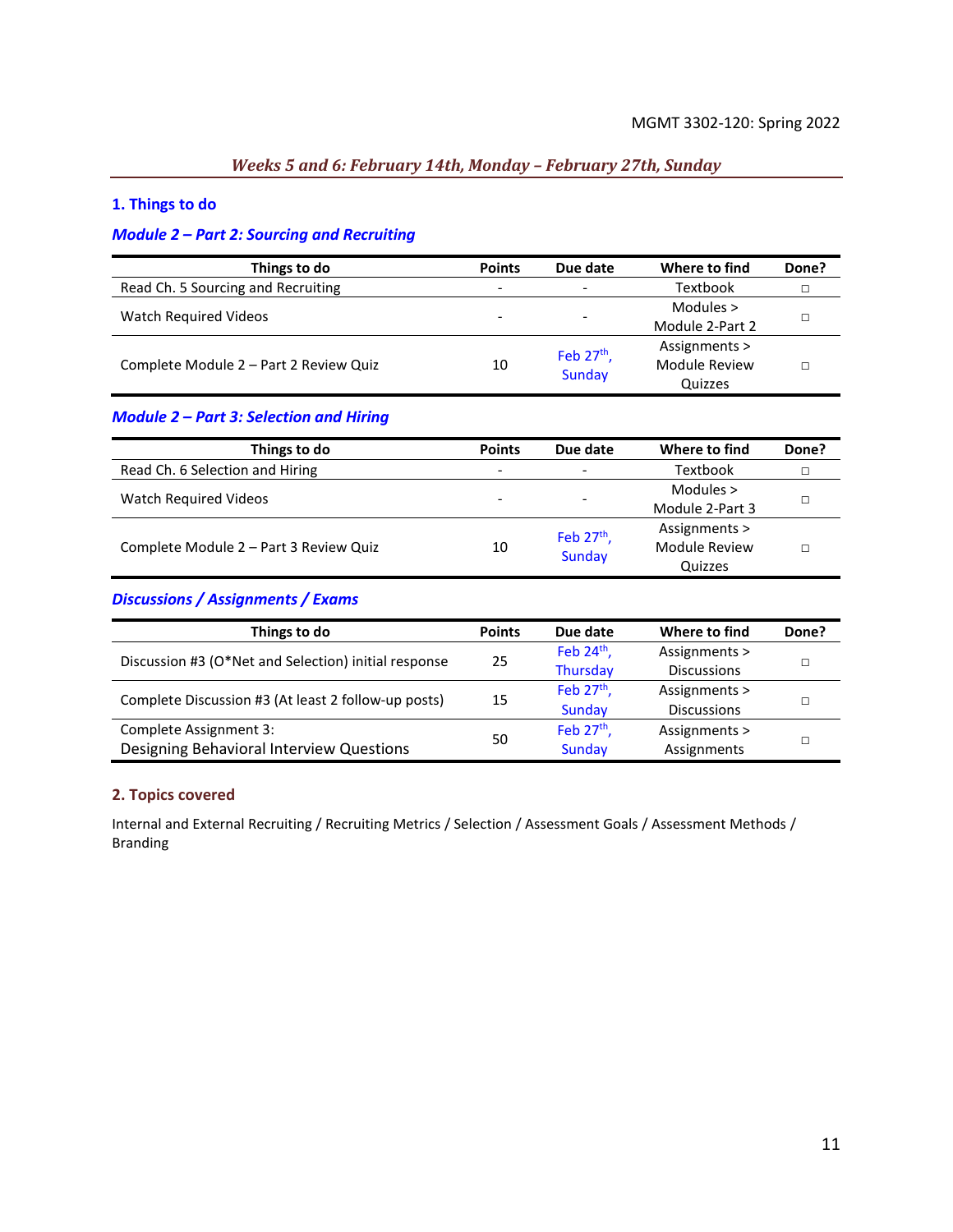### *Weeks 7 and 8: February 28th, Monday – March 13th, Sunday*

#### **1. Things to do**

#### *Module 3 – Part 1: Training and Development*

| Things to do                                      | <b>Points</b> | Due date      | Where to find        | Done? |
|---------------------------------------------------|---------------|---------------|----------------------|-------|
| Watch Module 3 Introduction Video and read Module |               |               | Modules $>$          |       |
| 3 Learning Objectives                             |               |               | Module 3             |       |
| Read Ch. 7 Training and Development               |               |               | Textbook             |       |
| <b>Watch Required Videos</b>                      |               |               | Modules >            |       |
|                                                   |               |               | Module 3-Part 1      |       |
|                                                   |               | Mar $13th$ ,  | Assignments >        |       |
| Complete Module 3 - Part 1 Review Quiz            | 10            | <b>Sunday</b> | <b>Module Review</b> |       |
|                                                   |               |               | Quizzes              |       |

#### *Module 3 – Part 2: Performance Management*

| Things to do                           | <b>Points</b> | Due date                 | Where to find   | Done? |
|----------------------------------------|---------------|--------------------------|-----------------|-------|
| Read Ch. 8 Performance Management      |               | $\overline{\phantom{a}}$ | <b>Textbook</b> |       |
|                                        |               |                          | Modules $>$     |       |
| <b>Watch Required Videos</b>           |               | $\overline{\phantom{0}}$ | Module 3-Part 2 |       |
|                                        |               | Mar $13th$ ,             | Assignments >   |       |
| Complete Module 3 - Part 2 Review Quiz | 10            | <b>Sunday</b>            | Module Review   |       |
|                                        |               |                          | Quizzes         |       |

### *Discussions / Assignments / Exams*

| Things to do                                           | <b>Points</b> | Due date        | Where to find      | Done? |
|--------------------------------------------------------|---------------|-----------------|--------------------|-------|
|                                                        |               | Mar $10^{th}$ , | Assignments >      |       |
| Discussion #4 (Performance Appraisal) initial response | 25            | <b>Thursday</b> | <b>Discussions</b> |       |
| Complete Discussion #4 (At least 2 follow-up posts)    |               | Mar $13th$ ,    | Assignments >      |       |
|                                                        | 15            | Sunday          | <b>Discussions</b> |       |
| Complete Assignment 4:                                 |               | Mar $13th$ ,    | Assignments >      |       |
| <b>Training Design and Assessment</b>                  | 50            | Sunday          | Assignments        |       |

#### **2. Topics covered**

Five Steps to Effective Training (ADDIE) / Types of Training / Socialization / Human Resource Development / Performance Management / / Balanced Scorecard / Performance Measurement Methods / Performance Feedback and Reward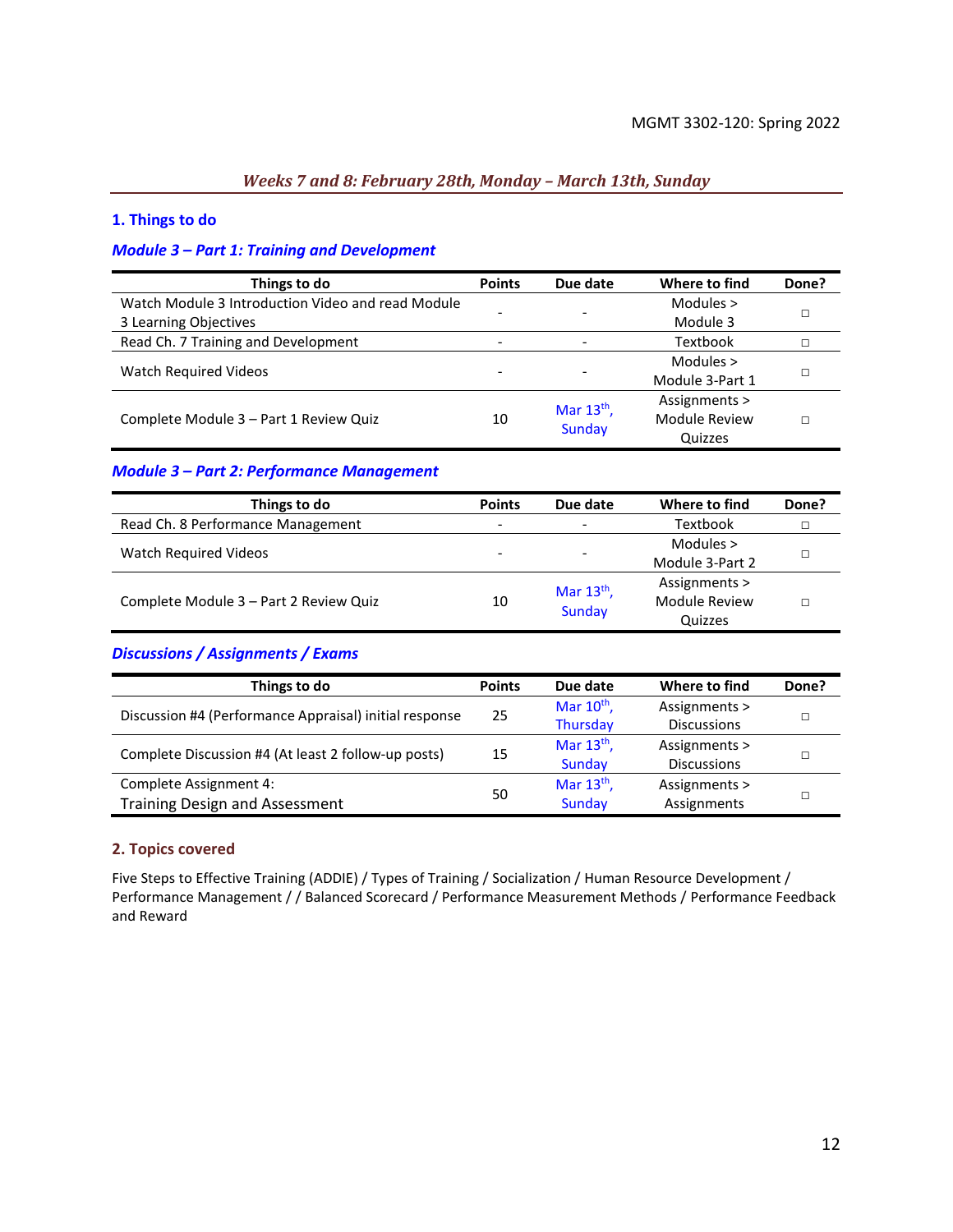### *Weeks 9 and 10: March 21st, Monday – April 3rd, Sunday*

#### **1. Things to do**

### *Module 4 – Part 1: Base Compensation*

| Things to do                                      | <b>Points</b> | Due date      | Where to find   | Done? |
|---------------------------------------------------|---------------|---------------|-----------------|-------|
| Watch Module 4 Introduction Video and read Module |               |               | Modules $>$     |       |
| 4 Learning Objectives                             |               |               | Module 4        |       |
| Read Ch. 9 Base Compensation                      |               |               | Textbook        |       |
| <b>Watch Required Videos</b>                      |               |               | Modules >       |       |
|                                                   |               |               | Module 4-Part 1 |       |
|                                                   |               | Apr $3rd$ ,   | Assignments >   |       |
| Complete Module 4 - Part 1 Review Quiz            | 10            | <b>Sunday</b> | Module Review   |       |
|                                                   |               |               | Quizzes         |       |

#### *Module 4 – Part 2: Incentives*

| Things to do                           | <b>Points</b>            | Due date                 | Where to find   | Done? |
|----------------------------------------|--------------------------|--------------------------|-----------------|-------|
| Read Ch. 10 Incentives                 | $\overline{\phantom{0}}$ | $\overline{\phantom{a}}$ | <b>Textbook</b> |       |
|                                        |                          |                          | Modules $>$     |       |
| <b>Watch Required Videos</b>           | $\overline{\phantom{0}}$ | $\overline{\phantom{0}}$ | Module 4-Part 2 |       |
|                                        |                          | Apr $3^{\text{rd}}$ ,    | Assignments >   |       |
| Complete Module 4 – Part 2 Review Quiz | 10                       | <b>Sunday</b>            | Module Review   |       |
|                                        |                          |                          | Quizzes         |       |

### *Discussions / Assignments / Exams*

| Things to do                                        | <b>Points</b> | Due date              | Where to find      | Done? |
|-----------------------------------------------------|---------------|-----------------------|--------------------|-------|
|                                                     |               | Mar $31^{st}$ ,       | Assignments >      |       |
| Discussion #5 (Market Pay) initial response         | 20            | <b>Thursday</b>       | <b>Discussions</b> |       |
| Complete Discussion #5 (At least 2 follow-up posts) |               | Apr $3^{\text{rd}}$ , | Assignments >      |       |
|                                                     | 10            | Sunday                | <b>Discussions</b> |       |
| Complete Assignment 5:                              |               | Apr $3^{\text{rd}}$ , | Assignments >      |       |
| Setting the Base Pay Level Based on the Market      | 50            | <b>Sunday</b>         | Assignments        |       |

#### **2. Topics covered**

Total Rewards / Compensation Types / Job Evaluation / Market Pay / Equity Theory / Executive Compensation / Compensation Laws and Regulations / Incentives / Bonuses / Pay-for-Performance / Expectancy Theory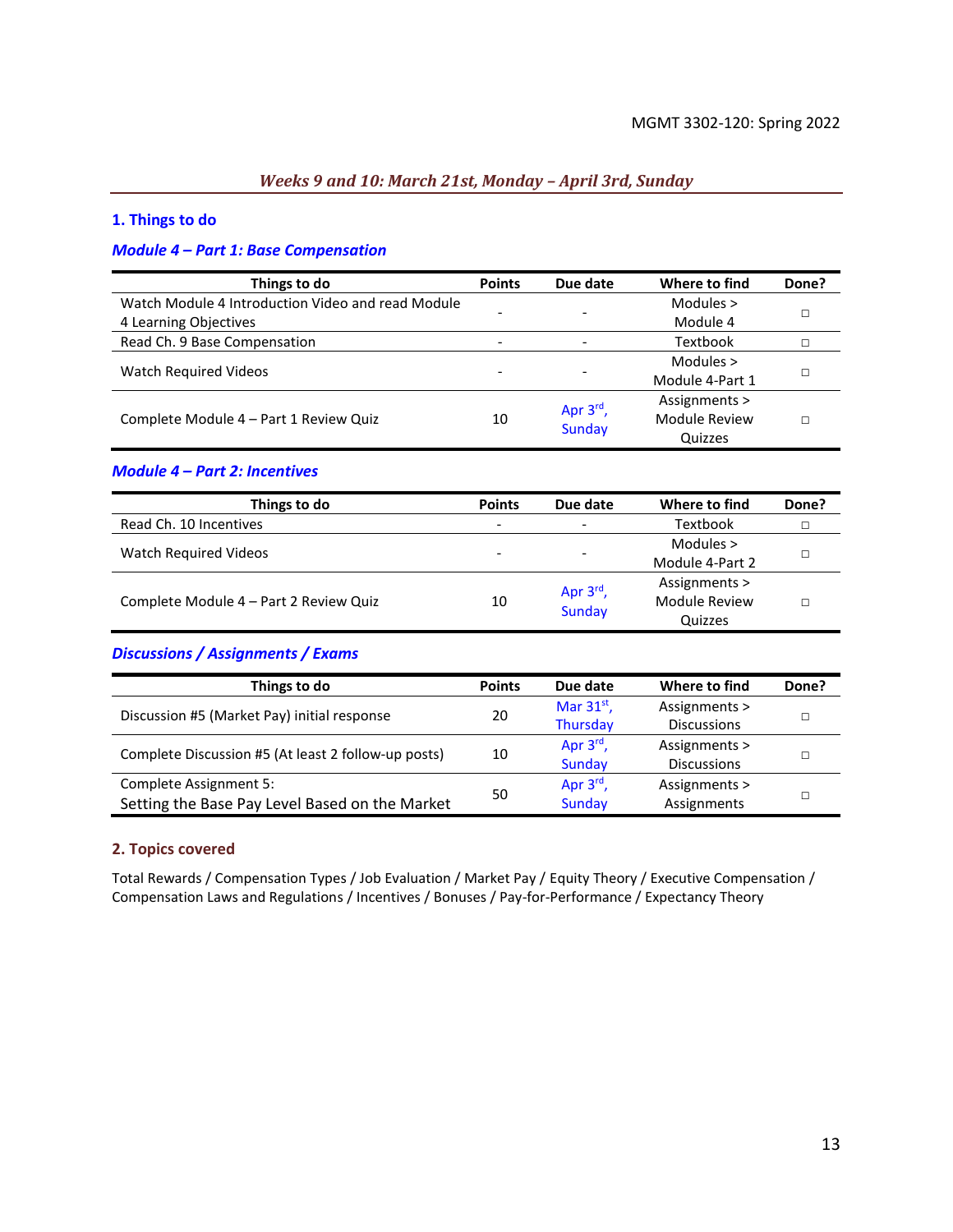### *Weeks 11 and 12: April 4th, Monday – April 17th, Sunday*

### **1. Things to do**

### *Module 4 – Part 3: Benefits*

| Things to do                           | <b>Points</b>            | Due date                     | Where to find   | Done? |
|----------------------------------------|--------------------------|------------------------------|-----------------|-------|
| Read Ch. 11 Benefits                   | $\overline{\phantom{0}}$ | $\qquad \qquad \blacksquare$ | <b>Textbook</b> |       |
|                                        |                          | ۰                            | Modules $>$     |       |
| Watch Required Videos                  |                          |                              | Module 4-Part 3 |       |
|                                        |                          | Apr $17th$ ,                 | Assignments >   |       |
| Complete Module 4 - Part 3 Review Quiz | 10                       | Sunday                       | Module Review   |       |
|                                        |                          |                              | Quizzes         |       |

#### *Module 5 – Part 1: Creating a Healthy Work Environment*

| Things to do                                      | <b>Points</b> | Due date                 | Where to find   | Done? |
|---------------------------------------------------|---------------|--------------------------|-----------------|-------|
| Watch Module 5 Introduction Video and read Module |               |                          | Modules $>$     |       |
| 5 Learning Objectives                             |               |                          | Module 5        |       |
| Read Ch. 12 Creating a Healthy Work Environment   |               |                          | Textbook        |       |
|                                                   |               |                          | Modules $>$     |       |
| Watch Required Videos                             |               | $\overline{\phantom{0}}$ | Module 5-Part 1 |       |
|                                                   |               | Apr $17th$ ,             | Assignments >   |       |
| Complete Module 5 - Part 1 Review Quiz            | 10            | <b>Sunday</b>            | Module Review   |       |
|                                                   |               |                          | Quizzes         |       |

### *Discussions / Assignments / Exams*

| Things to do                                        | <b>Points</b> | Due date     | Where to find      | Done? |
|-----------------------------------------------------|---------------|--------------|--------------------|-------|
| Discussion #6 (Benefits) initial response           | 20            | Apr $14th$ , | Assignments >      |       |
|                                                     |               | Thursday     | <b>Discussions</b> |       |
| Complete Discussion #6 (At least 2 follow-up posts) | 10            | Apr $17th$ , | Assignments >      |       |
|                                                     |               | Sunday       | <b>Discussions</b> |       |
| Complete Assignment 6: Expectancy Theory            | 60            | Apr $17th$ , | Assignments >      |       |
|                                                     |               | Sunday       | Assignments        |       |

### **2. Topics covered**

Purpose of Benefits / Benefit Types / Benefit Administration / Employee Safety / OSHA / Employee Wellness / Workplace Security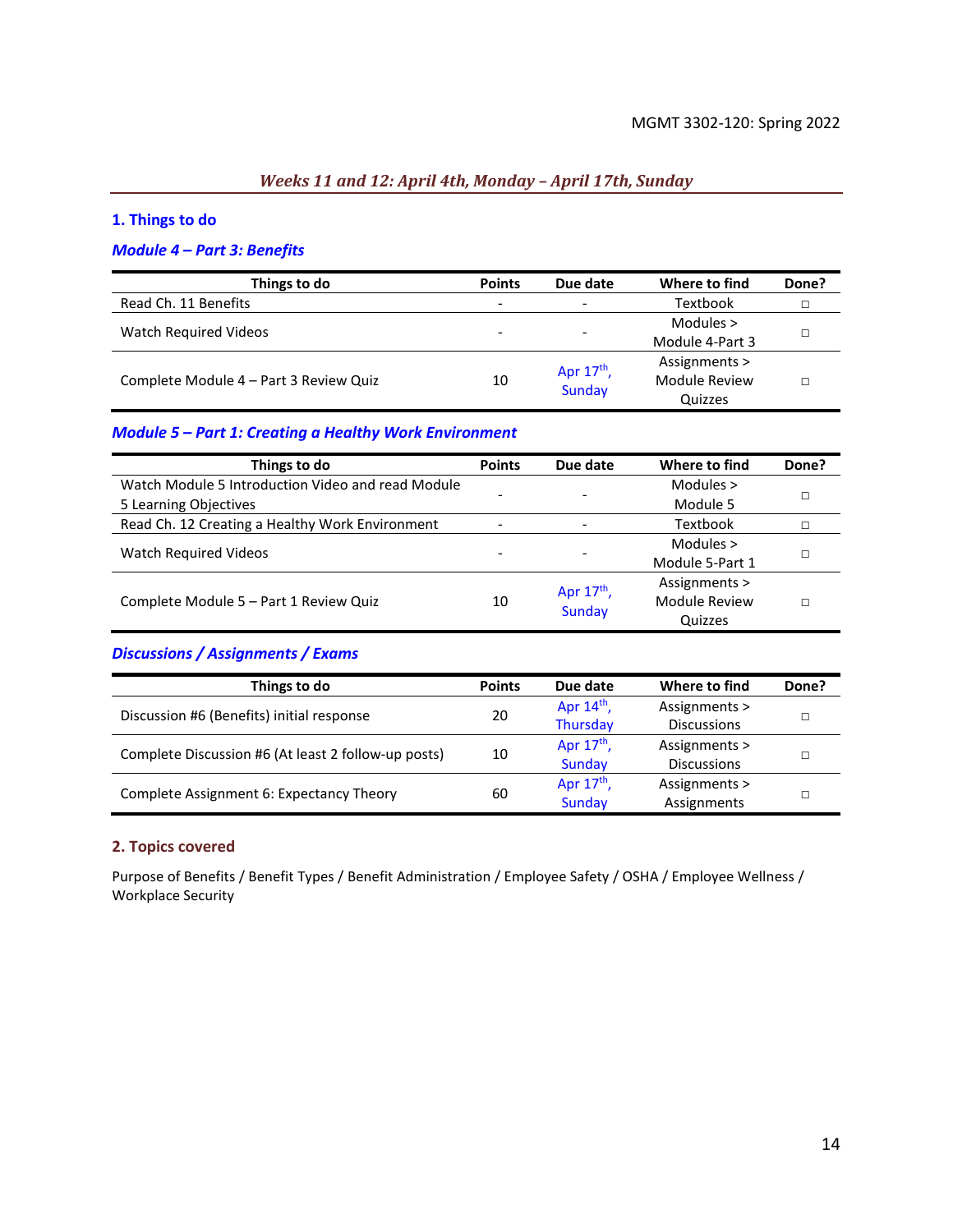### *Weeks 13 and 14: April 18th, Monday – May 1st, Sunday*

### **1. Things to do**

#### *Module 5 – Part 2: Creating Positive Employee-Management Relations*

| Things to do                                                   | <b>Points</b> | Due date                     | Where to find                             | Done? |
|----------------------------------------------------------------|---------------|------------------------------|-------------------------------------------|-------|
| Read Ch. 13 Creating Positive Employee-Management<br>Relations | -             | $\overline{\phantom{a}}$     | Textbook                                  |       |
| <b>Watch Required Videos</b>                                   | -             | $\overline{\phantom{a}}$     | Modules $>$<br>Module 5-Part 2            |       |
| Complete Module 5 - Part 2 Review Quiz                         | 10            | May $1st$ ,<br><b>Sunday</b> | Assignments ><br>Module Review<br>Quizzes |       |

### *Module 5 – Part 3: Managing Engagement and Turnover*

| Things to do                                 | <b>Points</b>            | Due date                 | Where to find        | Done? |
|----------------------------------------------|--------------------------|--------------------------|----------------------|-------|
| Read Ch. 14 Managing Engagement and Turnover | $\overline{\phantom{a}}$ | $\qquad \qquad -$        | Textbook             |       |
|                                              |                          |                          | Modules $>$          |       |
| Watch Required Videos                        | -                        | $\overline{\phantom{0}}$ | Module 5-Part 3      |       |
|                                              |                          | May $1st$ ,              | Assignments >        |       |
| Complete Module 5 - Part 3 Review Quiz       | 10                       | Sunday                   | <b>Module Review</b> |       |
|                                              |                          |                          | Quizzes              |       |

### *Discussions / Assignments / Exams*

| Things to do                                        | <b>Points</b> | Due date        | Where to find      | Done? |
|-----------------------------------------------------|---------------|-----------------|--------------------|-------|
| Discussion #7 (Labor Union) initial response        |               | Apr $28th$ ,    | Assignments >      |       |
|                                                     | 25            | <b>Thursday</b> | <b>Discussions</b> |       |
| Complete Discussion #7 (At least 2 follow-up posts) | 15            | May $1st$ ,     | Assignments >      |       |
|                                                     |               | Sunday          | <b>Discussions</b> |       |
| Complete Assignment 7: Employee-Management          |               | May $1st$ ,     | Assignments >      |       |
| Relations in the movie Gung Ho                      | 60            | Sunday          | Assignments        |       |

#### **2. Topics covered**

Unions / Collective Bargaining / Employee Engagement / Turnover / Organizational Commitment / Employee Retention / Succession Management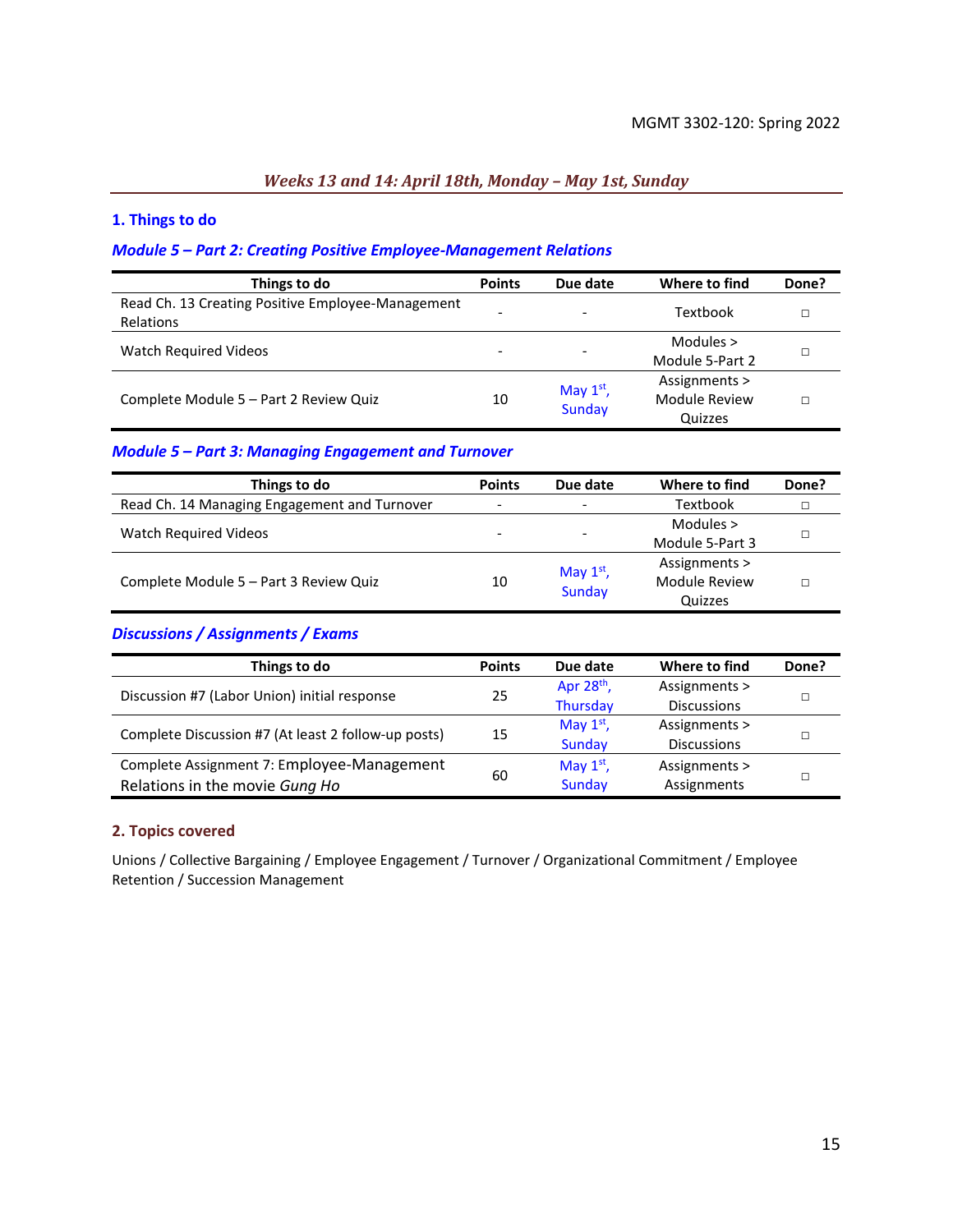# *Weeks 15 and 16: May 2nd, Monday – May 13th, Friday*

### **1. Things to do**

### *Discussions / Assignments / Exams*

| Things to do                            | <b>Points</b> | Due date     | Where to find | Done? |
|-----------------------------------------|---------------|--------------|---------------|-------|
| Complete Assignment 8: Final Assignment | 100           | May $13th$ , | Assignments > |       |
|                                         |               | Fridav       | Assignments   |       |
| Complete Final Exam                     | 100           | May $13th$ , | Assignments > |       |
|                                         |               | Friday       | Final Exam    |       |

### **2. Topics covered**

Review of the topics learned throughout the semester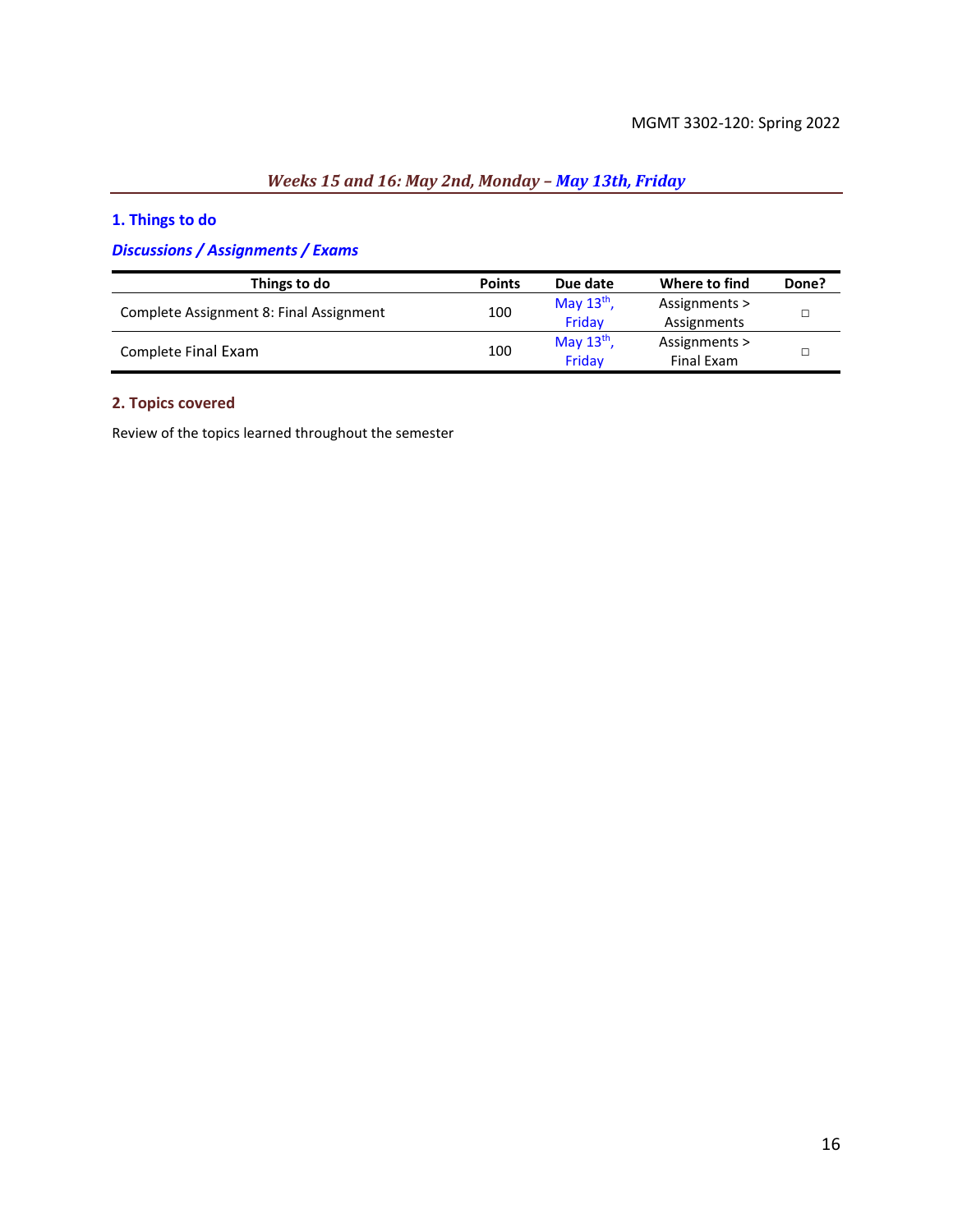# **6. COURSE AND UNIVERSITY PROCEDURES AND POLICIES**

### <span id="page-16-0"></span>**6-1. Drop Policy**

If you need to drop this class, you must complete th[e Drop Request Dynamic Form](https://dynamicforms.ngwebsolutions.com/casAuthentication.ashx?InstID=eaed95b9-f2be-45f3-a37d-46928168bc10&targetUrl=https%3A%2F%2Fdynamicforms.ngwebsolutions.com%2FSubmit%2FForm%2FStart%2F53b8369e-0502-4f36-be43-f02a4202f612) through Warrior Web.

**Faculty cannot drop students; this is always the responsibility of the student.** The Registrar's Office will provide a deadline on the Academic Calendar for which the form must be completed. Once you submit the completed form to the Registrar's Office, you must go into Warrior Web and confirm that you are no longer enrolled. If you still show as enrolled, FOLLOW-UP with the Registrar's Office immediately. You are to attend class until the procedure is complete to avoid the penalty for absence. Should you miss the drop deadline or fail to follow the procedure, you will receive an F in the course, which may affect your financial aid and/or VA educational benefits.

### **6-2. Academic Integrity**

Texas A&M University-Central Texas values the integrity of the academic enterprise and strives for the highest standards of academic conduct. A&M-Central Texas expects its students, faculty, and staff to support the adherence to high standards of personal and scholarly conduct to preserve the honor and integrity of the creative community. Any deviation by students from this expectation may result in a failing grade for the assignment and potentially a failing grade for the course. All academic misconduct concerns will be referred to the Office of Student Conduct. When in doubt about collaboration, citation, or any issue, please contact your instructor before taking a course of action.

For more information regarding the Student Conduct process, visit the following web page. [\[https://www.tamuct.edu/student-affairs/student-conduct.html\]](https://www.tamuct.edu/student-affairs/student-conduct.html).

If you know of potential honor violations by other students, you may submit a report through the following web page.

[\[https://cm.maxient.com/reportingform.php?TAMUCentralTexas&layout\\_id=0\]](https://cm.maxient.com/reportingform.php?TAMUCentralTexas&layout_id=0).

### **6-3. Academic Accommodations**

At Texas A&M University-Central Texas, we value an inclusive learning environment where every student has an equal chance to succeed and has the right to a barrier-free education. The Warrior Center for Student Success, Equity and Inclusion is responsible for ensuring that students with a disability receive equal access to the university's programs, services and activities. If you believe you have a disability requiring reasonable accommodations, please contact the Office of Access and Inclusion, WH-212; or call (254) 501-5836. Any information you provide is private and confidential and will be treated as such.

For more information, please visit our Access & Inclusion Canvas page (log-in required) [https://tamuct.instructure.com/courses/717]

### **6-4. Important information for Pregnant and/or Parenting Students**

Texas A&M University-Central Texas supports students who are pregnant and/or parenting. In accordance with requirements of Title IX and related guidance from US Department of Education's Office of Civil Rights, the Dean of Student Affairs' Office can assist students who are pregnant and/or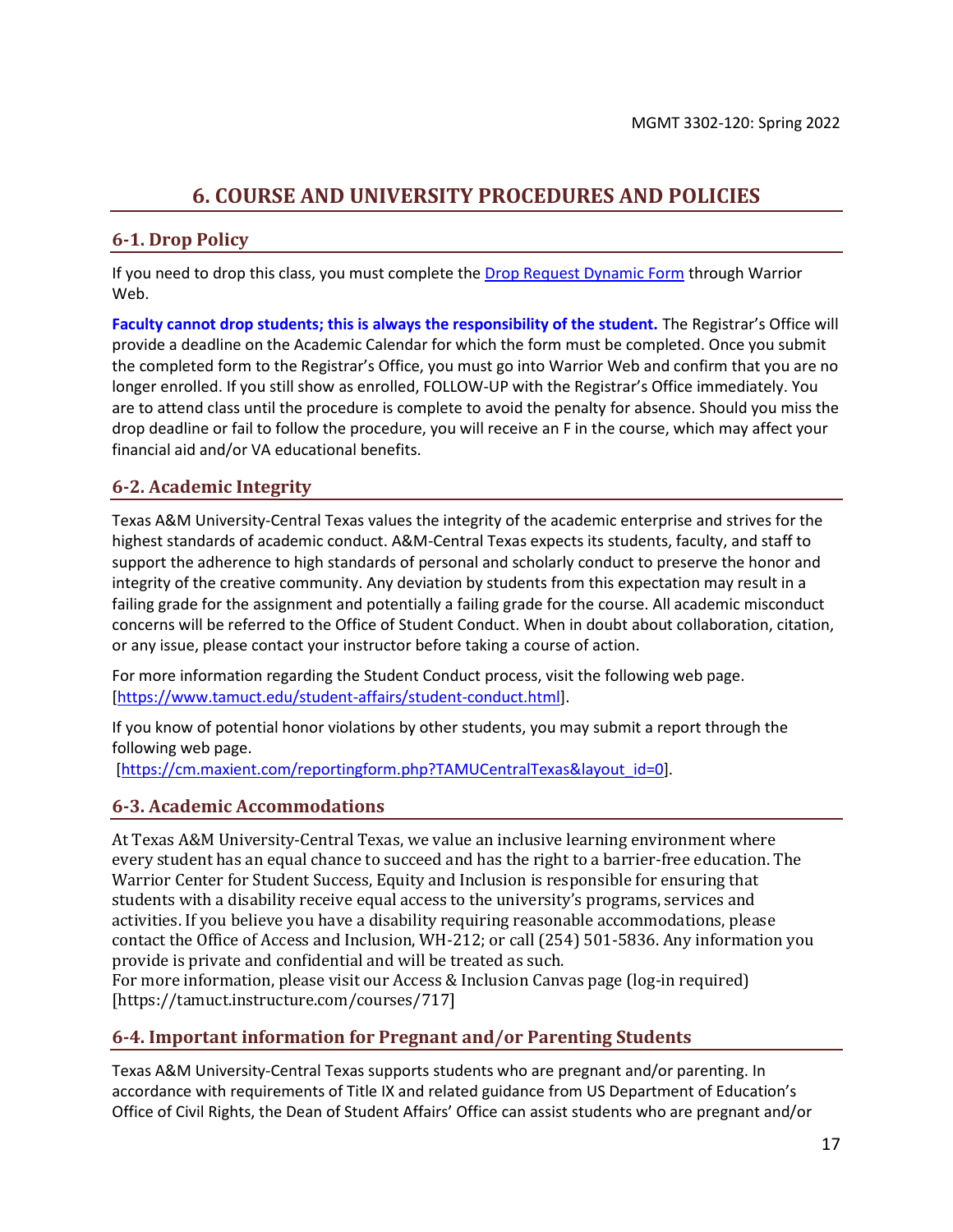parenting in seeking accommodations related to pregnancy and/or parenting. Students should seek out assistance as early in the pregnancy as possible. For more information, please visit **Student Affairs**. Students may also contact the institution's Title IX Coordinator. If you would like to read more about these requirements and guidelines online, please visit the website [\[http://www2.ed.gov/about/offices/list/ocr/docs/pregnancy.pdf\]](http://www2.ed.gov/about/offices/list/ocr/docs/pregnancy.pdf).

Title IX of the Education Amendments Act of 1972 prohibits discrimination on the basis of sex and gender–including pregnancy, parenting, and all related conditions. A&M-Central Texas is able to provide flexible and individualized reasonable accommodation to pregnant and parenting students. All pregnant and parenting students should contact the Associate Dean in the Division of Student Affairs at (254) 501- 5909 to seek out assistance. Students may also contact the University's Title IX Coordinator.

### **6-5. Tutoring**

Tutoring is available to all A&M-Central Texas students, both virtually and in-person. Student success coaching is available online upon request.

If you have a question, are interested in becoming a tutor, or in need of success coaching contact the Warrior Center for Student Success, Equity and Inclusion at (254) 501-5836, visit the Warrior Center at 212 Warrior Hall, or by emailing [WarriorCenter@tamuct.edu.](mailto:WarriorCenter@tamuct.edu) To schedule tutoring sessions and view tutor availability, please visit Tutor Matching 6 Services [https://tutormatchingservice.com/TAMUCT] or visit the Tutoring Center in 111 Warrior Hall.

Chat live with a remote tutor 24/7 for almost any subject from on your computer! Tutor.com is an online tutoring platform that enables A&M-Central Texas students to log in and receive online tutoring support at no additional cost. This tool provides tutoring in over 40 subject areas except writing support. Access Tutor.com through Canvas.

### **6-6. The University Writing Center**

University Writing Center: Located in Warrior Hall 416, the University Writing Center (UWC) at Texas A&M University–Central Texas (A&M–Central Texas) is a free service open to all A&M–Central Texas students. For the Spring 2022 semester, the hours of operation are from 10:00 a.m.-5:00 p.m. Monday thru Thursday in Warrior Hall 416 (with online tutoring available every hour as well) with satellite hours available online only Monday thru Thursday from 6:00-9:00 p.m. and Saturday 12:00-3:00 p.m.

Tutors are prepared to help writers of all levels and abilities at any stage of the writing process. While tutors will not write, edit, or grade papers, they will assist students in developing more effective composing practices. By providing a practice audience for students' ideas and writing, our tutors highlight the ways in which they read and interpret students' texts, offering guidance and support throughout the various stages of the writing process. In addition, students may work independently in the UWC by checking out a laptop that runs the Microsoft Office suite and connects to WIFI, or by consulting our resources on writing, including all of the relevant style guides. Whether you need help brainstorming ideas, organizing an essay, proofreading, understanding proper citation practices, or just want a quiet place to work, the UWC is here to help!

Students may arrange a one-to-one session with a trained and experienced writing tutor by making an appointment via WCOnline at [https://tamuct.mywconline.com/.](https://tamuct.mywconline.com/) In addition, you can email Dr. Bruce Bowles Jr. at **bruce.bowles@tamuct.edu** if you have any questions about the UWC, need any assistance with scheduling, or would like to schedule a recurring appointment with your favorite tutor.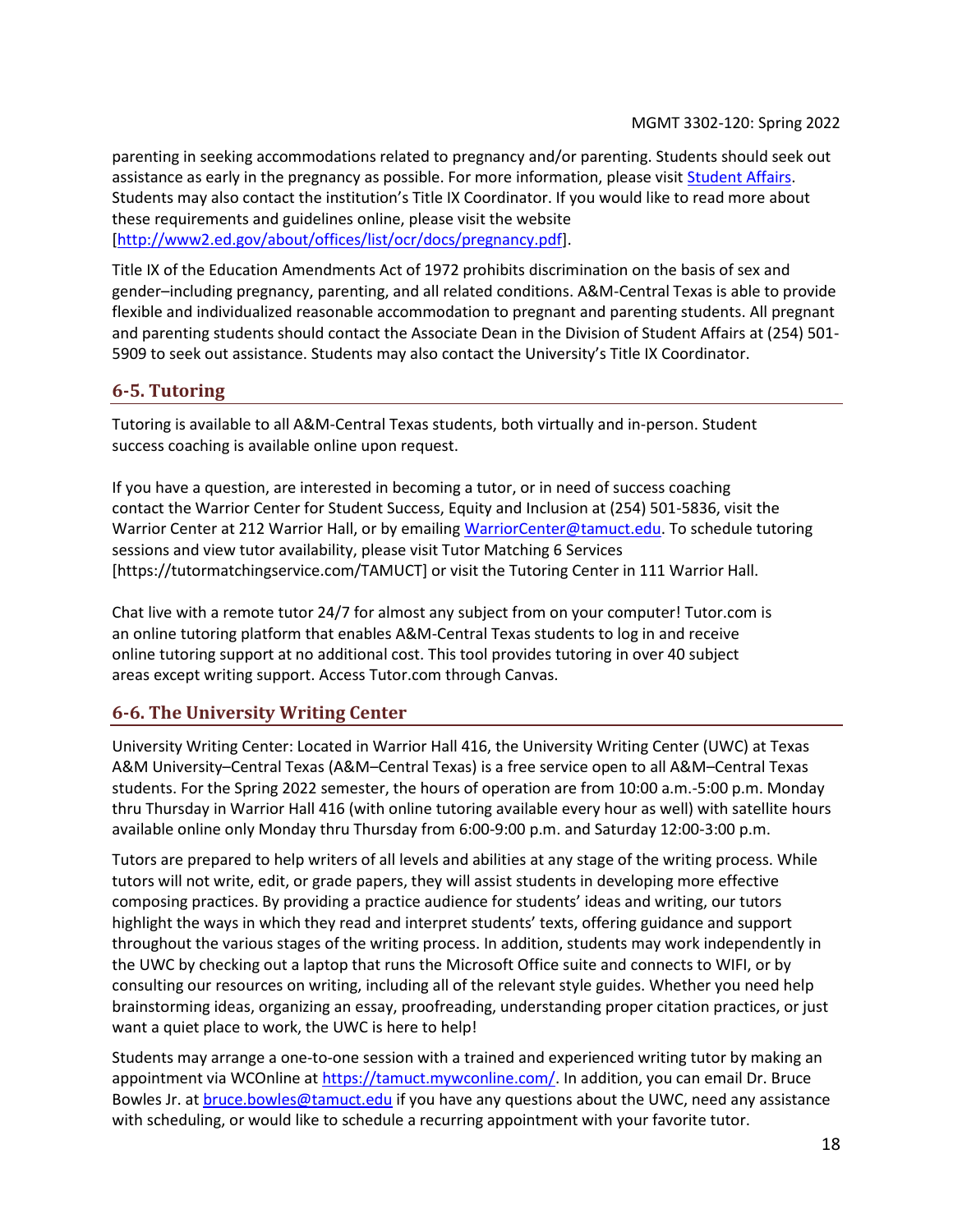### **6-7. University Library**

The University Library provides many services in support of research across campus and at a distance. We offer over 200 electronic databases containing approximately 400,000 eBooks and 82,000 journals, in addition to the 96,000 items in our print collection, which can be mailed to students who live more than 50 miles from campus. Research guides for each subject taught at A&M-Central Texas are available through our website to help students navigate these resources. On campus, the library offers technology including cameras, laptops, microphones, webcams, and digital sound recorders.

Research assistance from a librarian is also available 24 hours a day through our online chat service, and at the reference desk when the library is open. Research sessions can be scheduled for more comprehensive assistance, and may take place virtually through WebEx, Microsoft Teams or in-person at the library. Schedule an appointment

here [https://tamuct.libcal.com/appointments/?g=6956]. Assistance may cover many topics, including how to find articles in peer-reviewed journals, how to cite resources, and how to piece together research for written assignments.

Our 27,000-square-foot facility on the A&M-Central Texas main campus includes student lounges, private study rooms, group work spaces, computer labs, family areas suitable for all ages, and many other features. Services such as interlibrary loan, TexShare, binding, and laminating are available. The library frequently offers workshops, tours, readings, and other events. For more information, please visit our [Library website.](http://tamuct.libguides.com/index)

## **7. OPTIONAL POLICY STATEMENTS**

### **7-1. A Note about Sexual Violence at A&M-Central Texas**

Sexual violence is a serious safety, social justice, and public health issue. The university offers support for anyone struggling with these issues. University faculty are mandated reporters, so if someone discloses that they were sexually assaulted (or a victim of Domestic/Dating Violence or Stalking) while a student at TAMUCT, faculty members are required to inform the Title IX Office. If you want to discuss any of these issues confidentially, you can do so through Student Wellness and Counseling (254-501-5955) located on the second floor of Warrior Hall (207L).

Sexual violence can occur on our campus because predators often feel emboldened, and victims often feel silenced or shamed. It is incumbent on ALL of us to find ways to actively create environments that tell predators we don't agree with their behaviors and tell survivors we will support them. Your actions matter. Don't be a bystander; be an agent of change. For additional information on campus policy and resources visit the Title IX webpage [https://www.tamuct.edu/compliance/titleix.html].

### **7-2. Behavioral Intervention**

Texas A&M University-Central Texas cares about the safety, health, and well-being of its students, faculty, staff, and community. If you are aware of individuals for whom you have a concern, please make a referral to the Behavioral Intervention Team. Referring your concern shows you care. You can complete the referral online

[https://cm.maxient.com/reportingform.php?TAMUCentralTexas&layout\_id=2].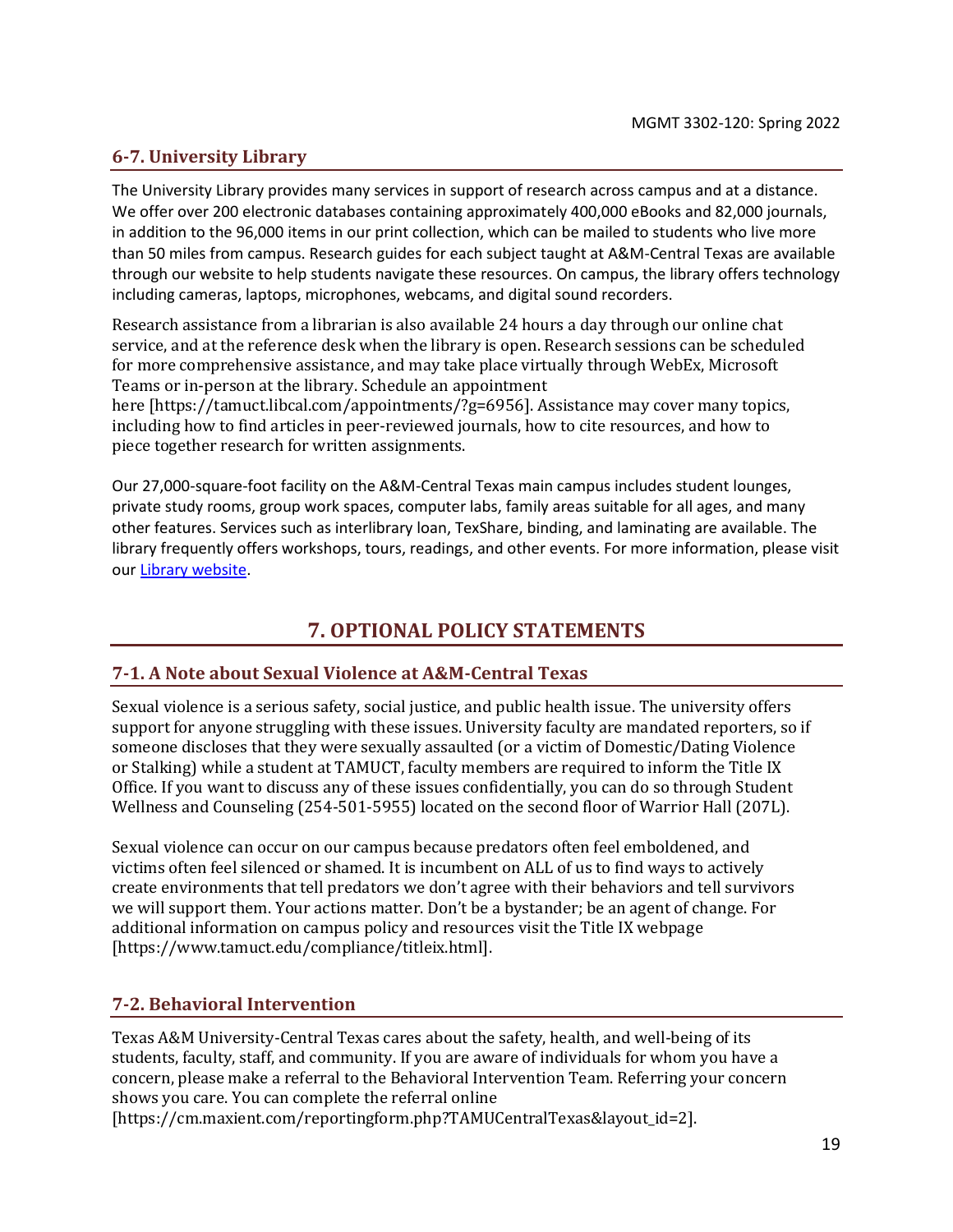<span id="page-19-0"></span>Anonymous referrals are accepted. Please see the Behavioral Intervention Team website for more information [https://www.tamuct.edu/bit]. If a person's behavior poses an imminent threat to you or another, contact 911 or A&M-Central Texas University Police at 254-501-5805.

## **8. FREQUENTLY ASKED QUESTIONS (FAQs)**

#### **FAQ 1. Can the course contents be opened in advance?**

**Answer:** No, course materials will not be opened in advance of the schedule outlined in the section ['5](#page-7-0). Bi-[Weekly Checklist'](#page-7-0). I develop course content and make adjustments to course materials during semesters for a better student learning experience.

#### **FAQ 2. I have missed an assignment deadline. Can you extend the deadline for me?**

**Answer:** Yes, but ONLY IF the reason for missing the deadline is due to an unavoidable or unforeseeable event. You'll also need to provide me with written documentation that verifies the reason.

### **FAQ 3. The reason that I have missed the assignment is private. So, I cannot provide you with a reason or documentation. Can you extend the deadline for me?**

**Answer:** I value your privacy. However, in this case, I cannot provide you with a deadline extension. I have to be fair to other students, and I have to apply the same standard for a deadline extension to everyone.

### **FAQ 4. I have finished the assignment before the deadline. But I wasn't able to submit the assignment in time because there was a problem with my internet or the Canvas system. Can you extend the deadline for me?**

**Answer:** Yes, I understand that this can happen, and you can submit your assignment late. However, in this case, your submitted assignment (either in word or pdf file format) should have been "last modified" before the deadline (this can be verified through the 'properties' menu in word or pdf program). If your file is shown as last modified after the deadline (for whichever reason, including the case that your file's last modified time cannot be verified), I cannot accept your assignment. Again, I have to be fair to other students, and I have to apply the same standard for a deadline extension to everyone.

### **FAQ 5. I have copy-and-pasted a writing that is more than seven consecutive words from another source. However, I have clearly cited the source in my assignment. Is this plagiarism?**

**Answer:** Yes, that will be viewed as plagiarism in this course because seven or more consecutive words are identical to a writing from another source. For your writing to be free of plagiarism controversy, you need to paraphrase the original writing so that less than seven or more consecutive words are identical to a writing from another source.

### **FAQ 6. I have copy-and-pasted a writing that is more than seven consecutive words from my past assignment in another course. Is this plagiarism?**

**Answer:** Yes, that will be viewed as plagiarism in this course because seven or more consecutive words are identical to a writing from another source. "Another source" also encompasses your past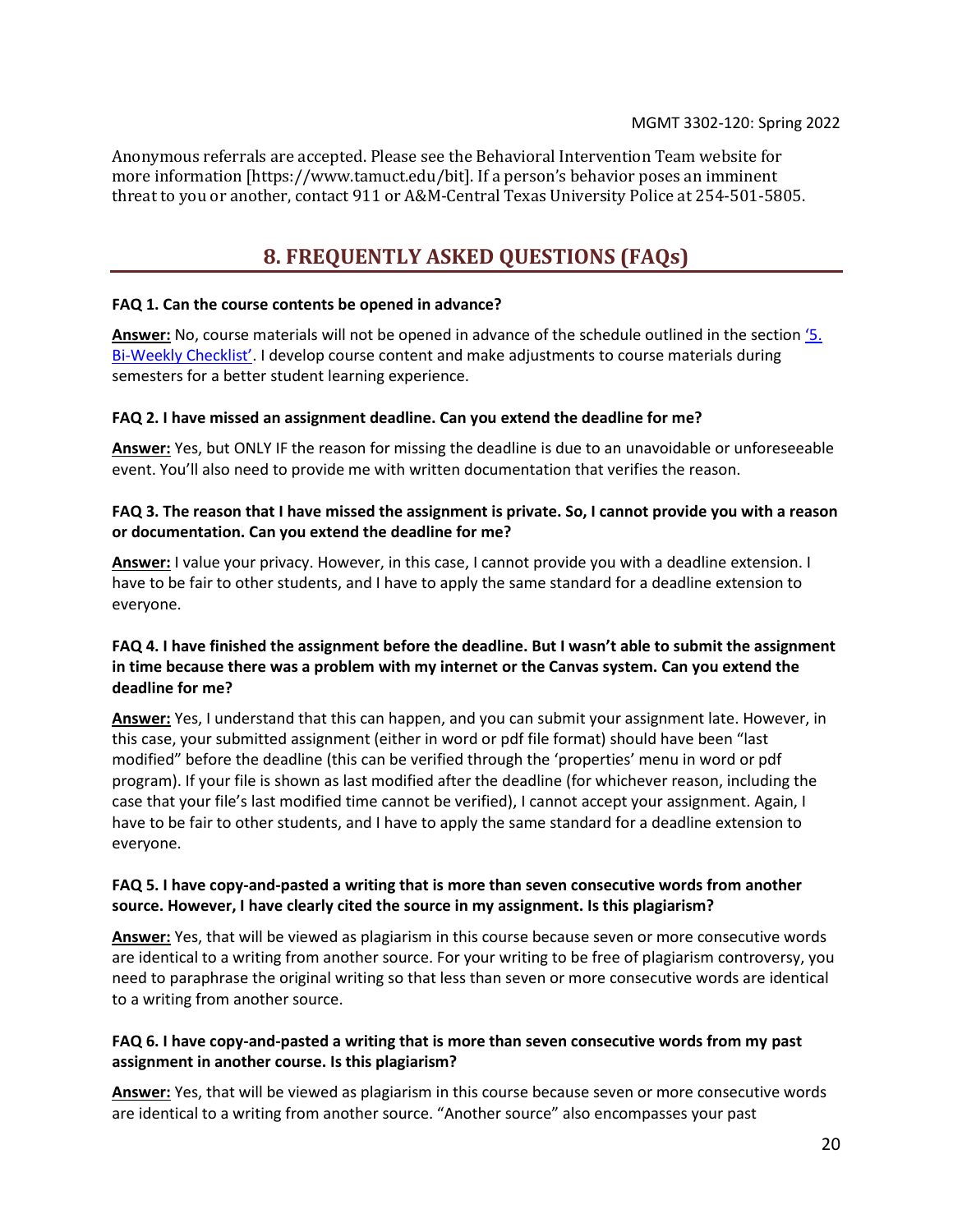assignments from this as well as another course that you have taken in the past. For your writing to be free of plagiarism controversy, you need to paraphrase the original writing so that less than seven or more consecutive words are identical to a writing from another source. You also need to cite and reference your past work accordingly.

### **FAQ 7. I have taken this course in the past, but I'm taking this course again this semester. When I was taking this course the last time, I have completed Assignments #1, #5, and #7. Can I re-submit these assignments without any changes?**

**Answer:** No, they will be considered as plagiarism for the same reason in my answer to FAQ 6 above. Please read the answer to the Q6 above for more detail.

### **FAQ 8. The syllabus says that teamwork is not allowed in this course. Does this mean that I cannot help out a classmate in understanding the learning contents or assignments that he or she is having trouble with (or vice versa for getting help from a classmate)?**

**Answer:** No, a student helping out another student to better understand the learning contents is a kind gesture and is, in fact, somewhat encouraged. I'd rather have my students study together and have a better understanding of the learning contents than just give up on understanding the contents. (And of course, you can always reach out to me for help too.)

However, students have to answer the questions on their own based on how they have understood the learning contents. If a student's answer is too similar to another student's answer in a way that is difficult to be viewed as an independent work, this is now viewed as "teamwork," which is prohibited in this course.

So, if you are helping out John, please make sure that John writes the answers on his own based on how he understood the learning contents (and vice versa if you are the student that is getting help from John). And if seven or more consecutive words are identical to a writing from John's assignment, it will also be viewed as plagiarism.

### **FAQ 9. I have referenced (or used) my friend's work (or someone else's work from the internet). But I have paraphrased every sentence. Is this a problem?**

**Answer:** Yes, this can be a problem as your submission can be viewed as an outcome of teamwork. What your friend can only do is help you to understand the learning contents related to the assignment. In this case, your answer will be too similar to your friend's answer in a way that is difficult to be viewed as independent work.

### **FAQ 10. Our Canvas website shows that I have achieved 92% of the grades available. Does this mean that I'm getting "A" in this course?**

**Answer:** It depends. As outlined in the section '[3-9. Grading Criteria](#page-6-2)' of this document, your final grade will be determined by the total points that you have achieved in this course and not by the percentage that you may see on our Canvas website. So, if your total point, in the end, is 900 points or greater and you see 92% on the website, your grade will be "A" grade for this course. But if your total point, in the end, is less than 900 points and you see 92% on the website, your grade will be "B" for this course.

### **FAQ 11. My total point in the end is 903 points. But our Canvas website shows that I have achieved 88% of the grades available. Does this mean that I'm getting "A" in this course?**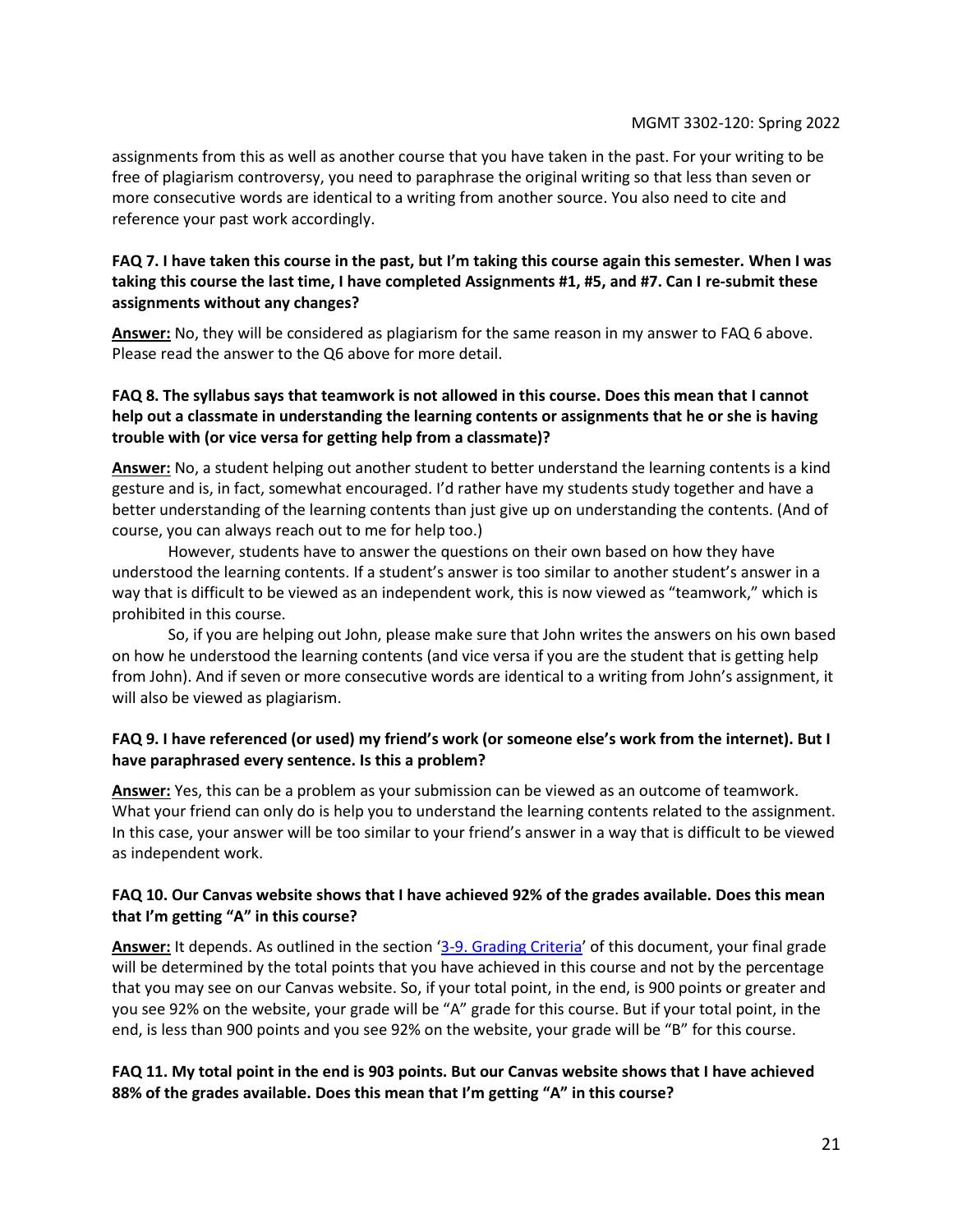**Answer:** Yes, your grade will be "A" in this course because your total point for this course is 900 or greater.

### **FAQ 12. Can I upload the course materials to websites like Course Hero?**

<span id="page-21-0"></span>**Answer:** No. Please read the section '[3-8. Instructor Polices](#page-5-0)' of this document for more detail. You'll also receive a failing grade "F" and be referred to Student Affairs if the copyright policy is violated in any way.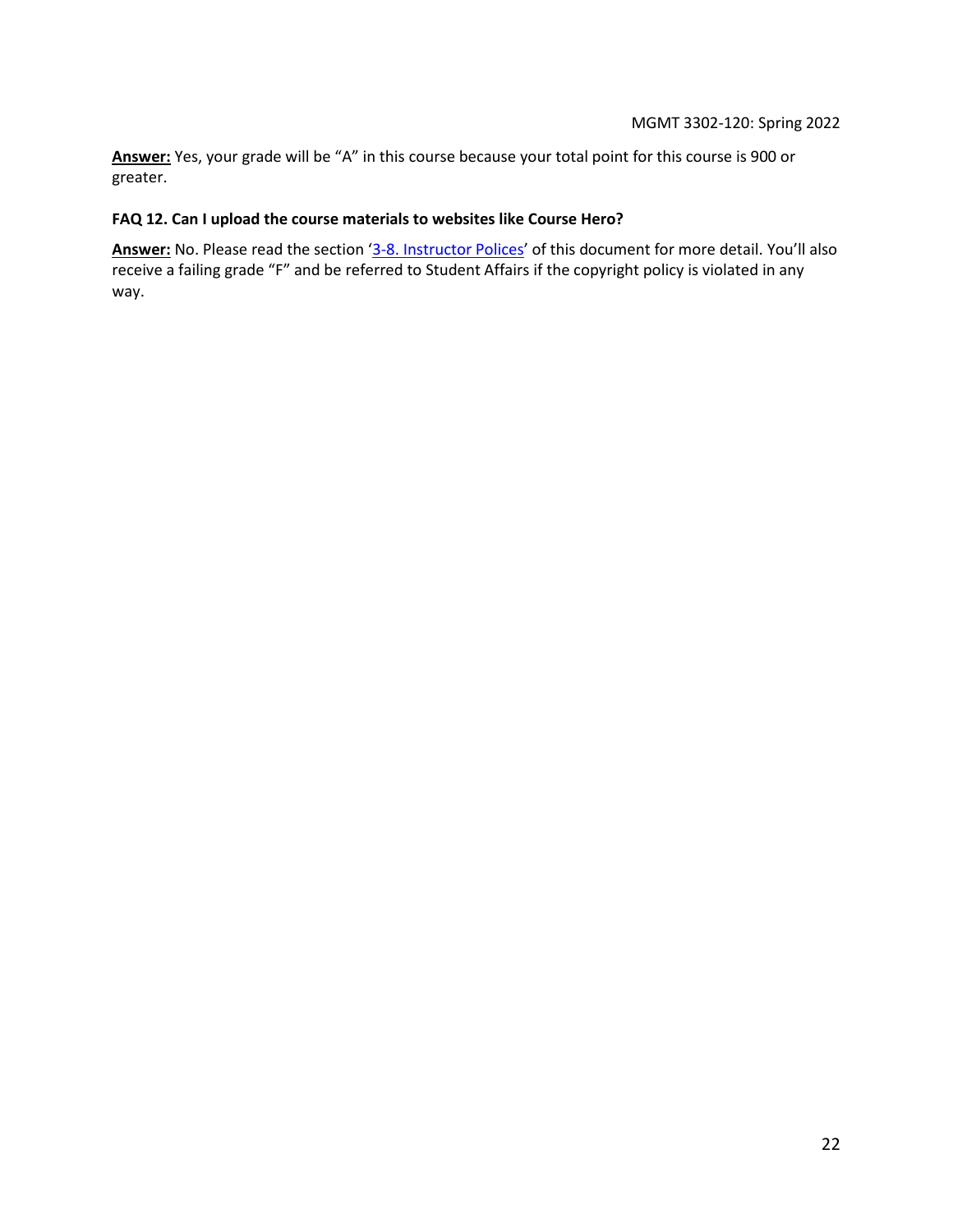### **Appendix – Assignment Example**

*\* This is only an example. The finalized assignment may differ.*

**Assignment #2: Strategic HRM in the movie** *Moneyball* **(60 points) Distributed: XXX Due: XXX**

#### **Why this assignment?**

This assignment supports the Course Objective 1 listed in our syllabus.

#### **Instruction**

1. Watch the videos *Strategic Fit and HRM* (Modules > Module 1 > Required Videos) and *Some Tips in Watching the Movie Moneyball* (the video provided with this instruction file on our Canvas website). For this assignment, you need to first have a clear understanding of the two concepts, the *vertical and horizontal fit of HRM*.

#### 2. Watch the movie *Moneyball*.

*Link to the video on TAMUCT Library website (TAMUCT ID and PW needed; Google Chrome or Mozilla Firefox recommended).*

### 3. **Answer the following five questions.**

**Q1)** In the movie, Peter Brand claims that baseball teams in the past have wrongly defined their goals as "buying players." According to Peter Brand in the movie, what should be the true goal of a baseball team? Why? (Hint: Watch the scene where Billy Beane and Peter Brand discusses this point at the parking lot.) **(10 points)**

**Q2)** Now, identify the HR needs (KSAs, behaviors, culture, etc.) of a baseball team that is (are) required to achieve the goal that you have answered in Q1. More specifically, identify the behavior(s) that are required from its baseball players for a baseball team to achieve the goal that you have answered in Q1. How can this help baseball teams to achieve the goal that you have answered in Q1? **(10 points)**

**Q3)** In the movie, how did the Oakland A's achieve the vertical fit of HRM? In other words, what are some specific examples of HRM practices that the A's have implemented to fulfill the HR needs that you have identified in Q2? (Hint: Watch the scene where Billy Beane and the scouts discuss which players to recruit with Peter Brand being present in the meeting room. Also, watch the scenes where Billy Beane and Peter Brand instruct the players what to do during the games.) **(15 points)**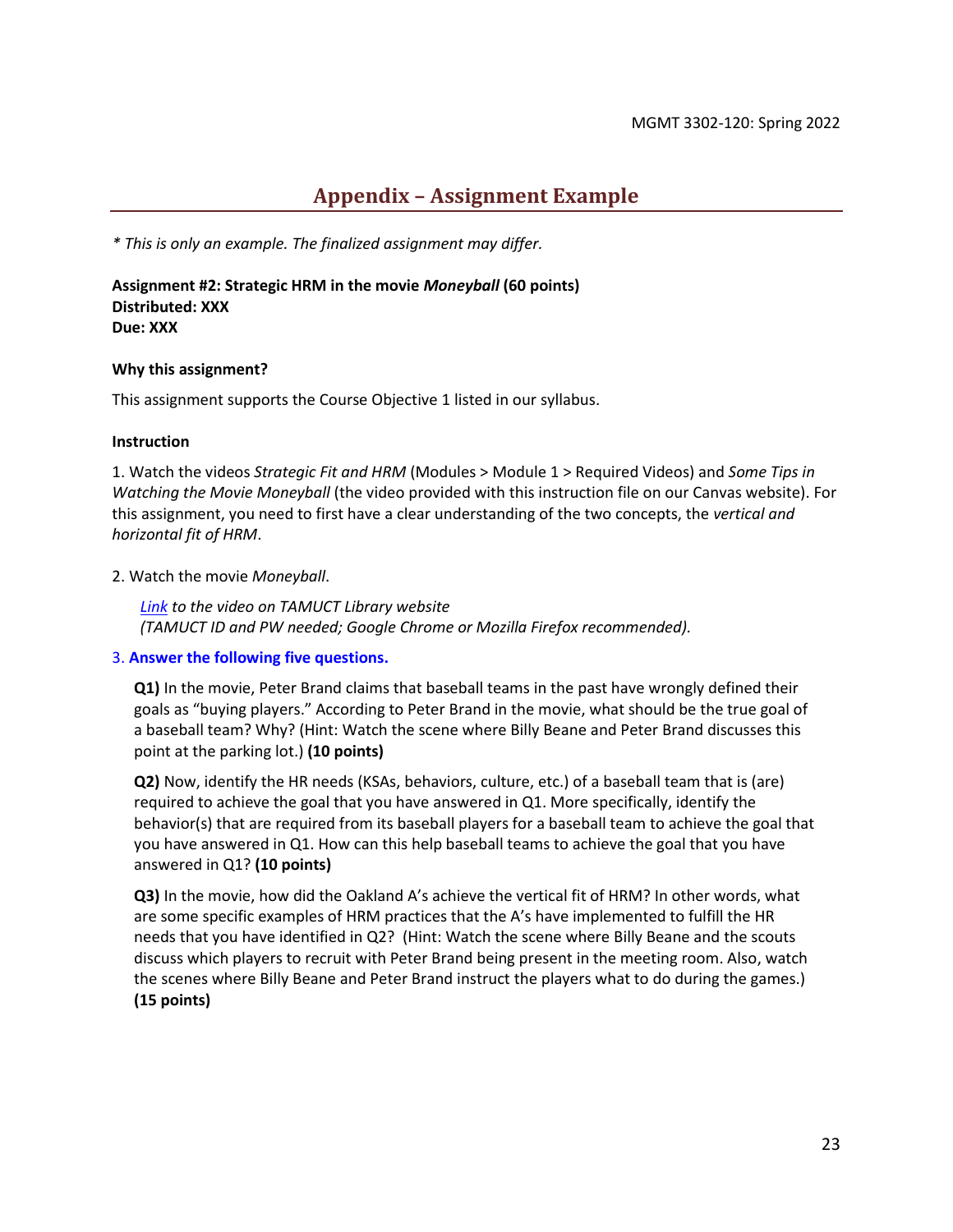## **Appendix – Assignment Example (Continued)**

**Q4)** In the movie, how did the Oakland A's achieve the horizontal fit of HRM? In other words, what are some specific examples of an HRM practice that you have answered in Q3 being compatible with another HRM practice? For example, due to the budget constraint that the team was facing, the pay level for the players of the Oakland A's had to be low. So, the team could not just recruit any players that can fulfill the HR needs that you have identified in Q2. The team had to recruit in a way that is "compatible" with the low pay policy. What were some specific examples of this? **(15 points)**

**Q5)** What would be a similar situation that organizations face in a more generalized business setting? And how can organizations better respond to this situation by applying what you have learned from the movie (with a focus on the strategic fit of HRM)? **(10 points)**

#### **Important Notes**

1. In writing your answers, **NEVER copy-and-paste any part of the textbook or any other sources.** Write the answers in your own words. If more than seven consecutive words are identical to a writing from another source (including the textbook, your past works, and any other sources), it will be considered as plagiarism, and you will receive a failing grade "F" in this course. You will also be referred to Students Affairs.

2. See Appendix for the grading rubric.

3. The suggested length is two pages or less in total. But this is just a "suggestion." You do not need to be bound by this suggestion.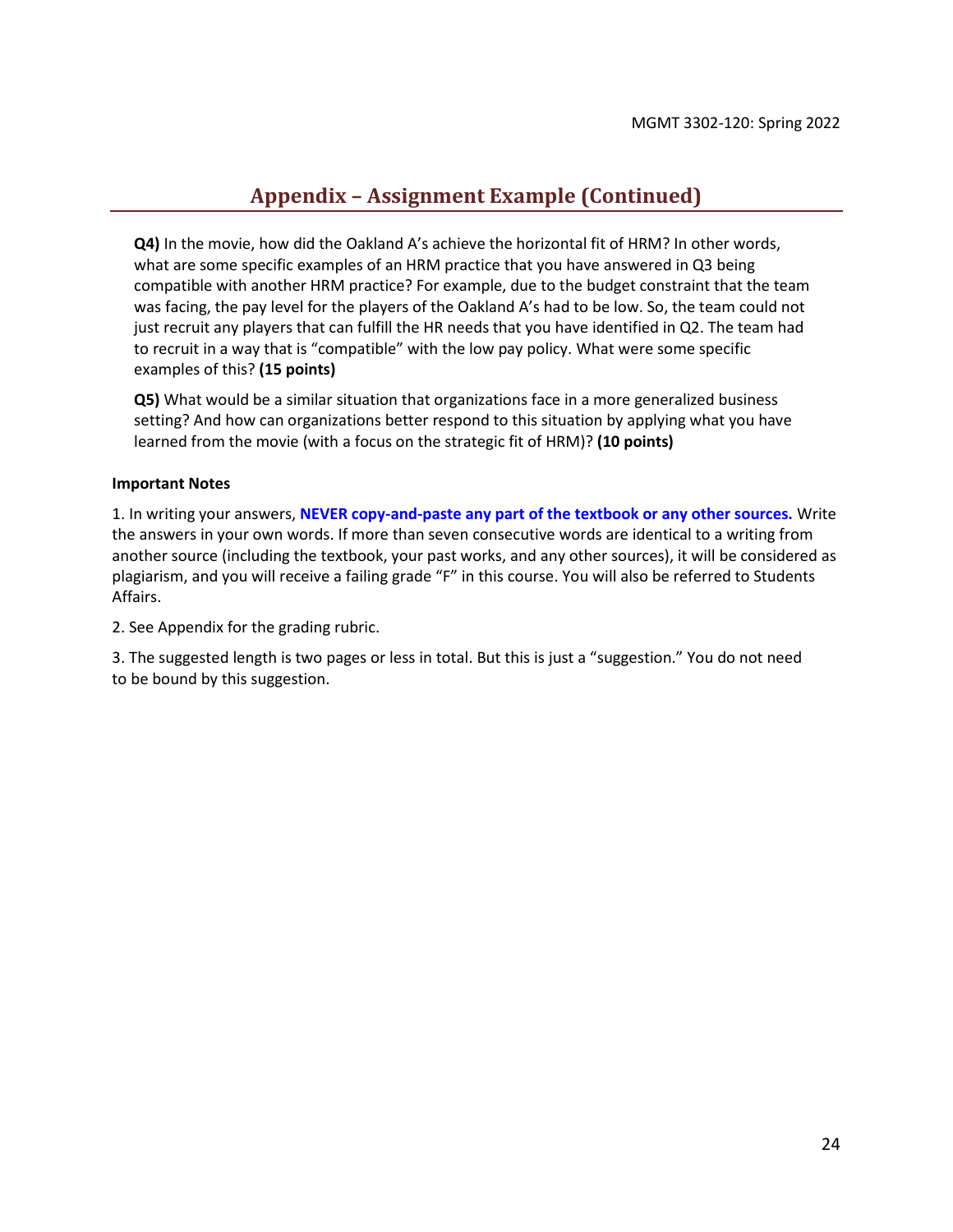# **Appendix – Assignment Example (Continued)**

# **Grading Rubric**

| <b>Criteria</b>               | <b>Grading Standard</b>                                                                                                                       | <b>Points</b> |
|-------------------------------|-----------------------------------------------------------------------------------------------------------------------------------------------|---------------|
| Q1<br>(10 points)             | 1) The student has correctly identified the true goal of a baseball<br>team described by Peter Brand in the movie.                            |               |
|                               | 2) The student has explained why the identified goal should be the<br>true goal of baseball teams.                                            | 10            |
|                               | BOTH of the above conditions are met.                                                                                                         |               |
|                               | Only one condition is met.                                                                                                                    | 5             |
|                               | None of the conditions are met.                                                                                                               | 0             |
| Q <sub>2</sub><br>(10 points) | 1) The student has correctly identified the HR needs.                                                                                         |               |
|                               | 2) The student has explained how the identified HR needs can<br>help baseball teams to achieve the goal that he or she has<br>answered in Q1. | 10            |
|                               | BOTH of the above conditions are met.                                                                                                         |               |
|                               | Only one condition is met.                                                                                                                    | 5             |
|                               | None of the conditions are met.                                                                                                               | 0             |
| Q <sub>3</sub><br>(15 points) | 1) The student has discussed how the Oakland A's has achieved<br>the vertical fit of HRM in the movie.                                        |               |
|                               | 2) The student has provided specific examples in the movie to<br>back-up his or her arguments.                                                | 15            |
|                               | BOTH of the above conditions are met.                                                                                                         |               |
|                               | Only one condition is met.                                                                                                                    | 8             |
|                               | None of the conditions are met.                                                                                                               | 0             |
| Q4<br>(15 points)             | 1) The student has discussed how the Oakland A's has achieved<br>the horizontal fit of HRM in the movie.                                      |               |
|                               | 2) The student has provided specific examples in the movie to<br>back-up his or her arguments.                                                | 15            |
|                               | BOTH of the above conditions are met.                                                                                                         |               |
|                               | Only one condition is met.                                                                                                                    | 8             |
|                               | None of the conditions are met.                                                                                                               | 0             |